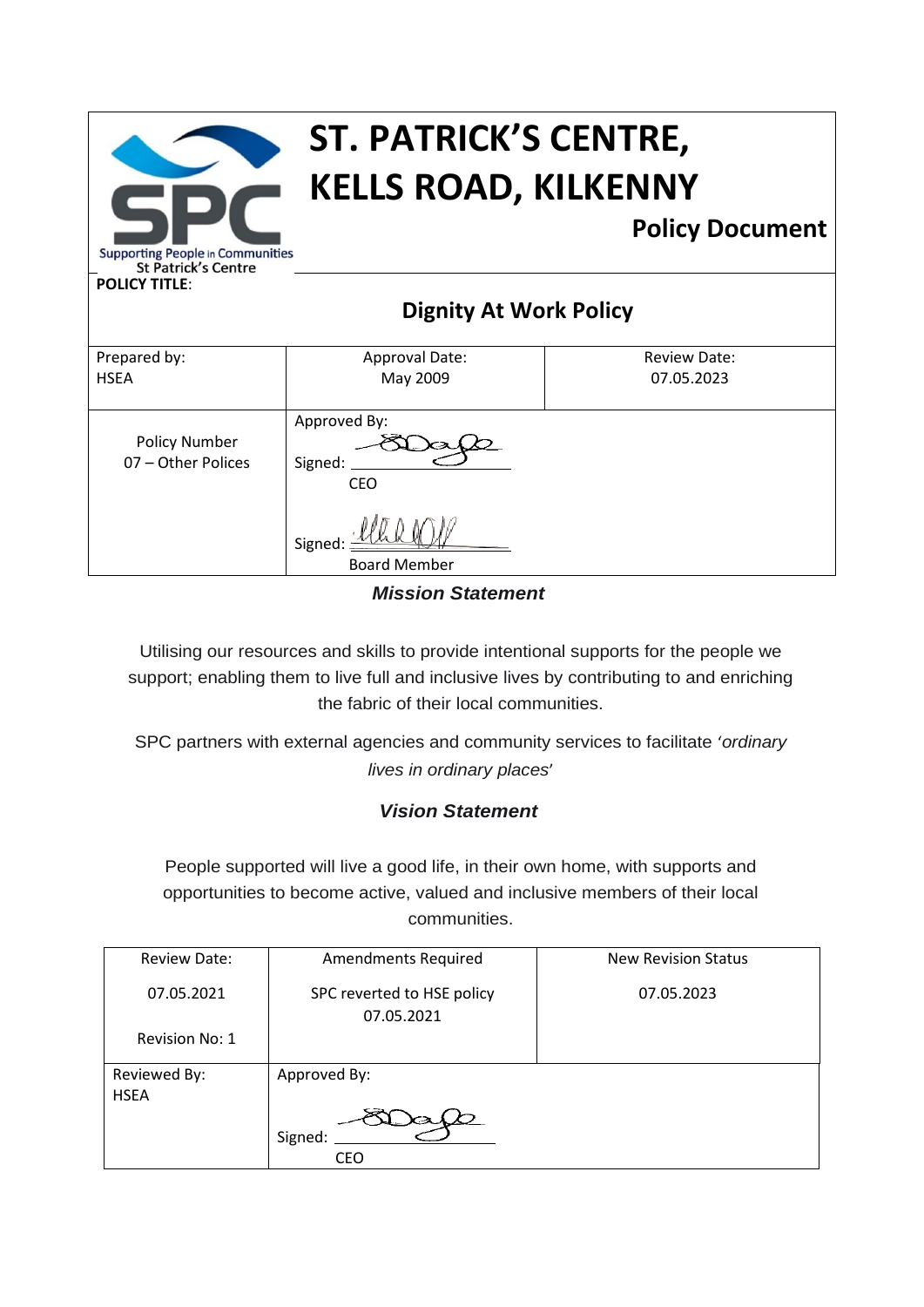Health Service Executive Dignity At Work Policy For the Health Service *Anti Bullying, Harassment and Sexual Harassment Policy and Procedure* policy agreed with Trade unions in May 2009.

SPC is adapting the Dignity At Work Policy for the Health Services.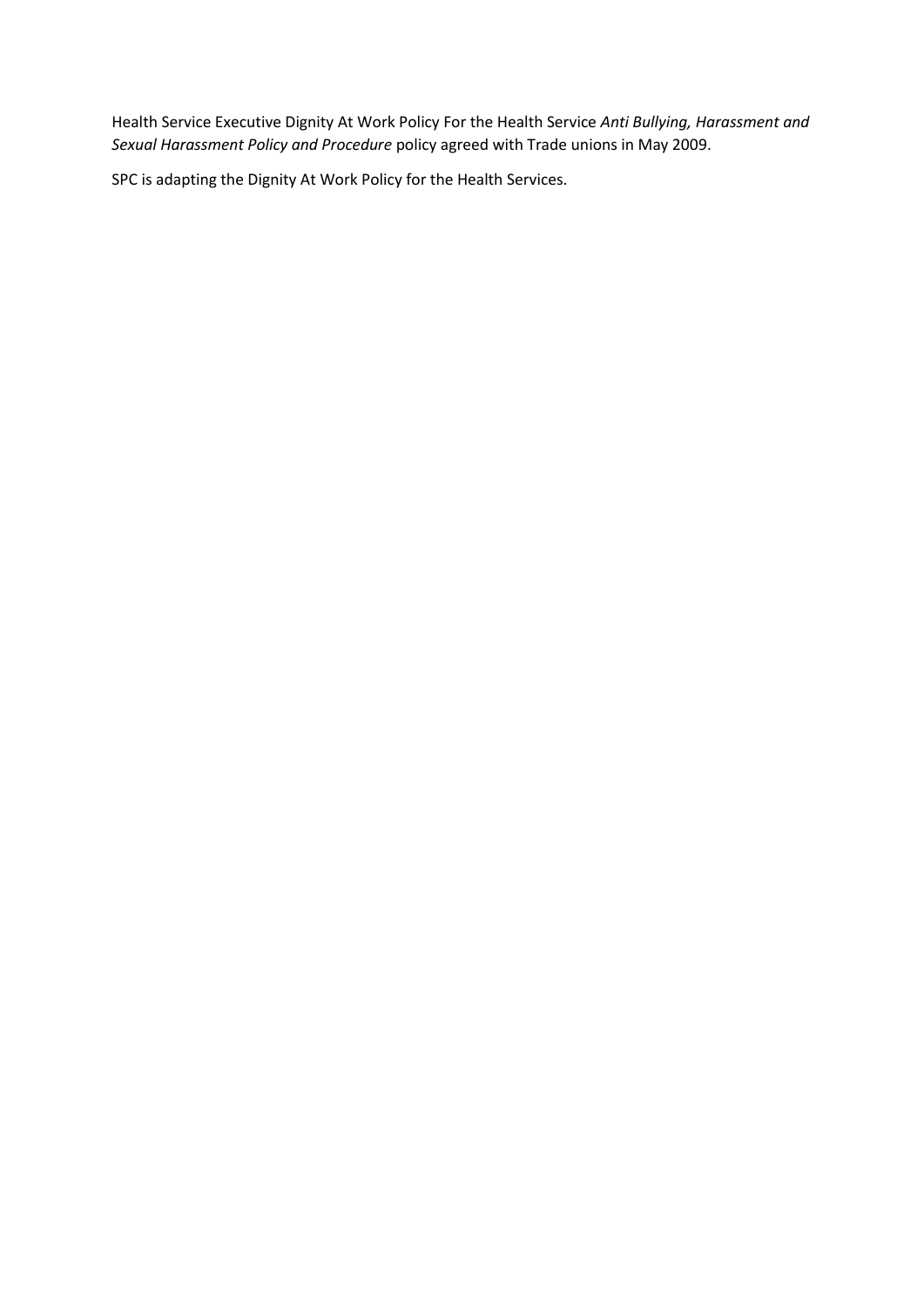# Dignity At Work Policy For the Health Service

Anti Bullying, Harassment and Sexual Harassment Policy and Procedure



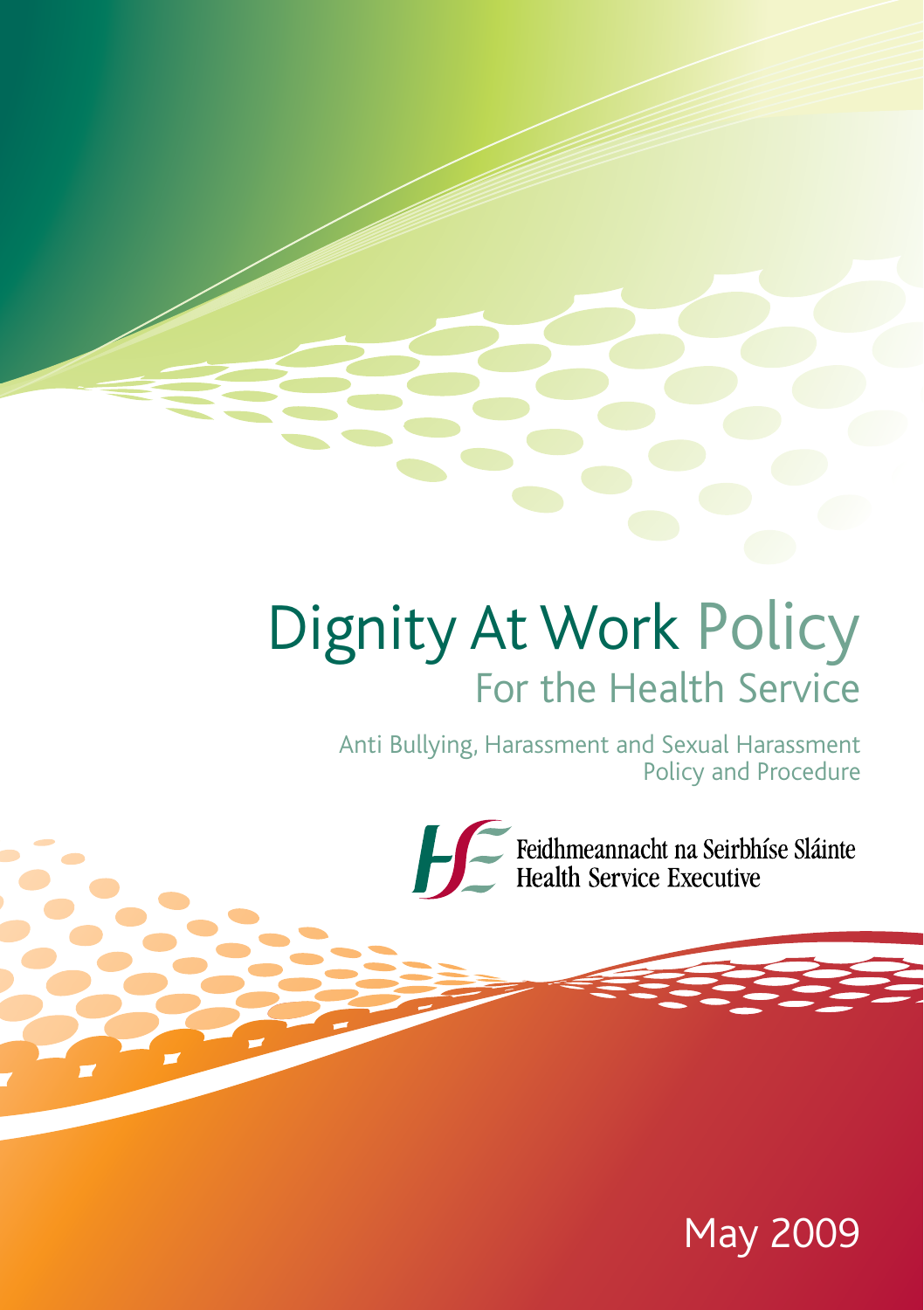# **Contents**

| Introduction                                          | 1                 |
|-------------------------------------------------------|-------------------|
| What is Bullying, Harassment and Sexual Harassment?   | 4                 |
| What is Workplace Bullying?                           | 4                 |
| What Bullying is Not                                  | 5                 |
| <b>Examples of Bullying</b>                           | 5                 |
| What is Harassment?                                   | 6                 |
| What is Sexual Harassment?                            | 7                 |
| How does Sexual Harassment and Harassment differ from |                   |
| Friendly Workplace Banter?                            | 8                 |
| Is Motive Relevant?                                   | 8                 |
| Bullying/Harassment by Non-Employees                  | 8                 |
| Roles and Responsibilities under the Policy           | 9                 |
| The Employer's Responsibilities                       | 9                 |
| Employees' Responsibilities                           | 9                 |
| Managers' and Supervisors' Responsibilities           | 10                |
| Union Officials' Responsibilities                     | 11                |
| Procedure for Dealing with Allegations of Bullying,   |                   |
| <b>Sexual Harassment and Harassment</b>               | 12                |
| Making a Complaint                                    | 12                |
| <b>Support Contact Person</b>                         | $12 \overline{ }$ |
| Approach the Alleged Perpetrator Directly             | 13                |
| Local Intervention of an Appropriate Manager          | 13                |
| Mediation                                             | 14                |
| Preliminary Screening                                 | 15                |
| Formal Investigation                                  | 15                |
| Principles Governing the Investigation Process        | 16                |
| Conducting the Investigation                          | 16                |
| Outcome of the Investigation                          | 18                |
| Non-Employees                                         | 18                |
| <b>Statutory Redress</b>                              | 18                |
| Appendix I – Role of the Support Contact Person       | 19                |
| Appendix 2 - Role of the Supervisor and Manager       | 21                |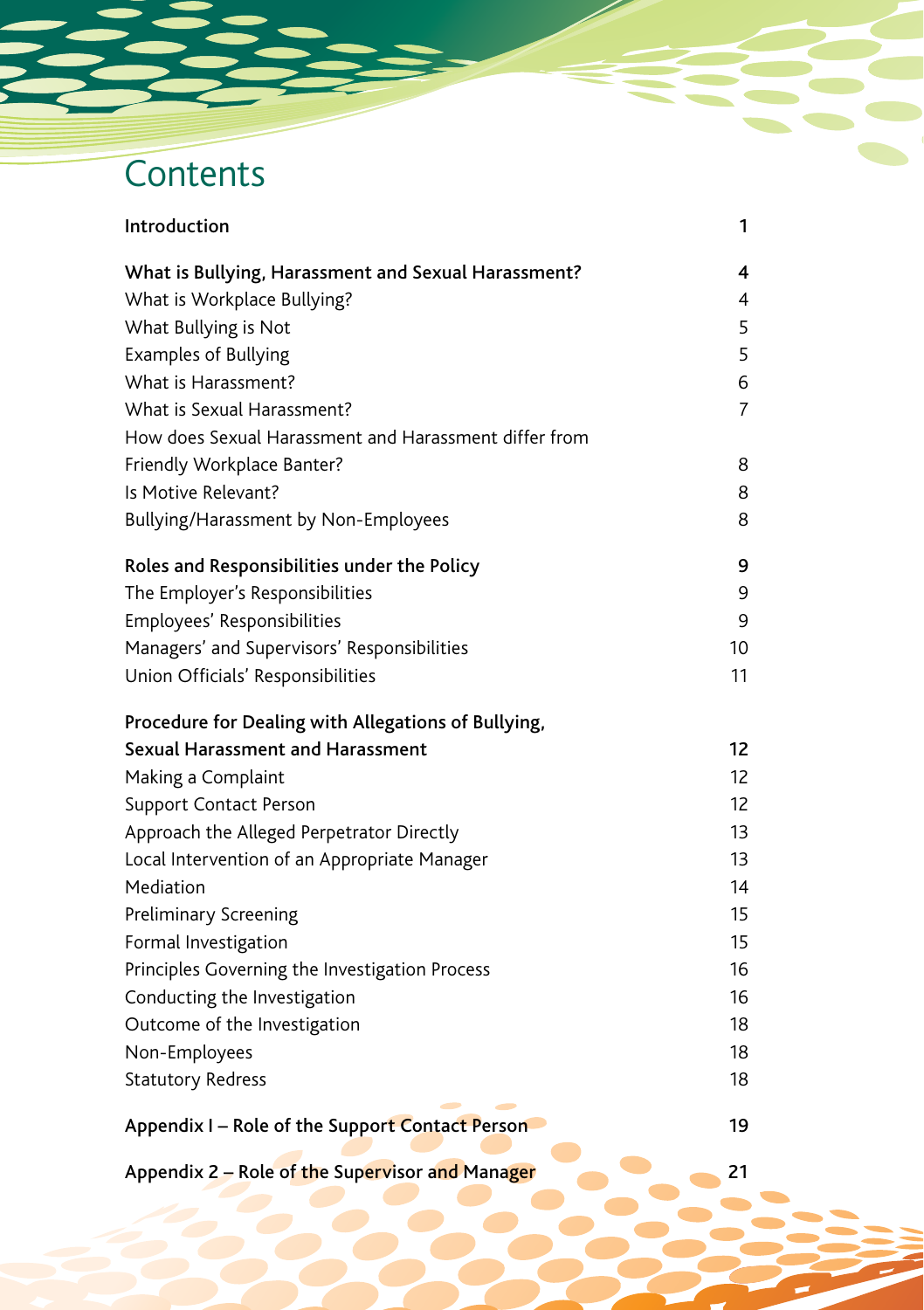### Introduction

Central to the delivery of the highest possible quality health service is a working environment where employees feel valued, recognised and safe. The promotion and maintenance of the dignity of all employees plays a key role in ensuring this environment.

The Health Service recognises the right of all employees to be treated with dignity and respect and is committed to ensuring that all employees are provided with a safe working environment which is free from all forms of bullying, sexual harassment and harassment. Workplace bullying and harassment adversely affect the quality of patient/client care by undermining employee morale and can result in absenteeism, stress-related illnesses and higher turnover of staff. Bullying and harassment can have a devastating effect on the health, confidence, morale and performance of those subjected to it. Bullying and harassment may also have a damaging impact on employees not directly subjected to inappropriate behaviour but who witness it or have knowledge of it.

A Dignity at Work Policy for the Health Service was originally produced in 2004. It was agreed at that time that the Policy would be reviewed after it came into operation. The purpose of the review was to identify those aspects of the Policy which caused difficulties/concerns at operational level and to agree appropriate amendments. The revised Policy also reflects legislative changes.

1

The revised Dignity at Work Policy for the Health Service was produced on a partnership basis by a Working Group comprising representatives from the HSE, Voluntary Hospitals and Intellectual Disability sectors, health service unions, HSE-Employers Agency and IBEC.

This Policy covers sexual harassment and harassment as outlawed by the Employment Equality Acts 1998 to 2008 and workplace bullying and reflects the experiences of both employers and union representatives in dealing with complaints of bullying and harassment.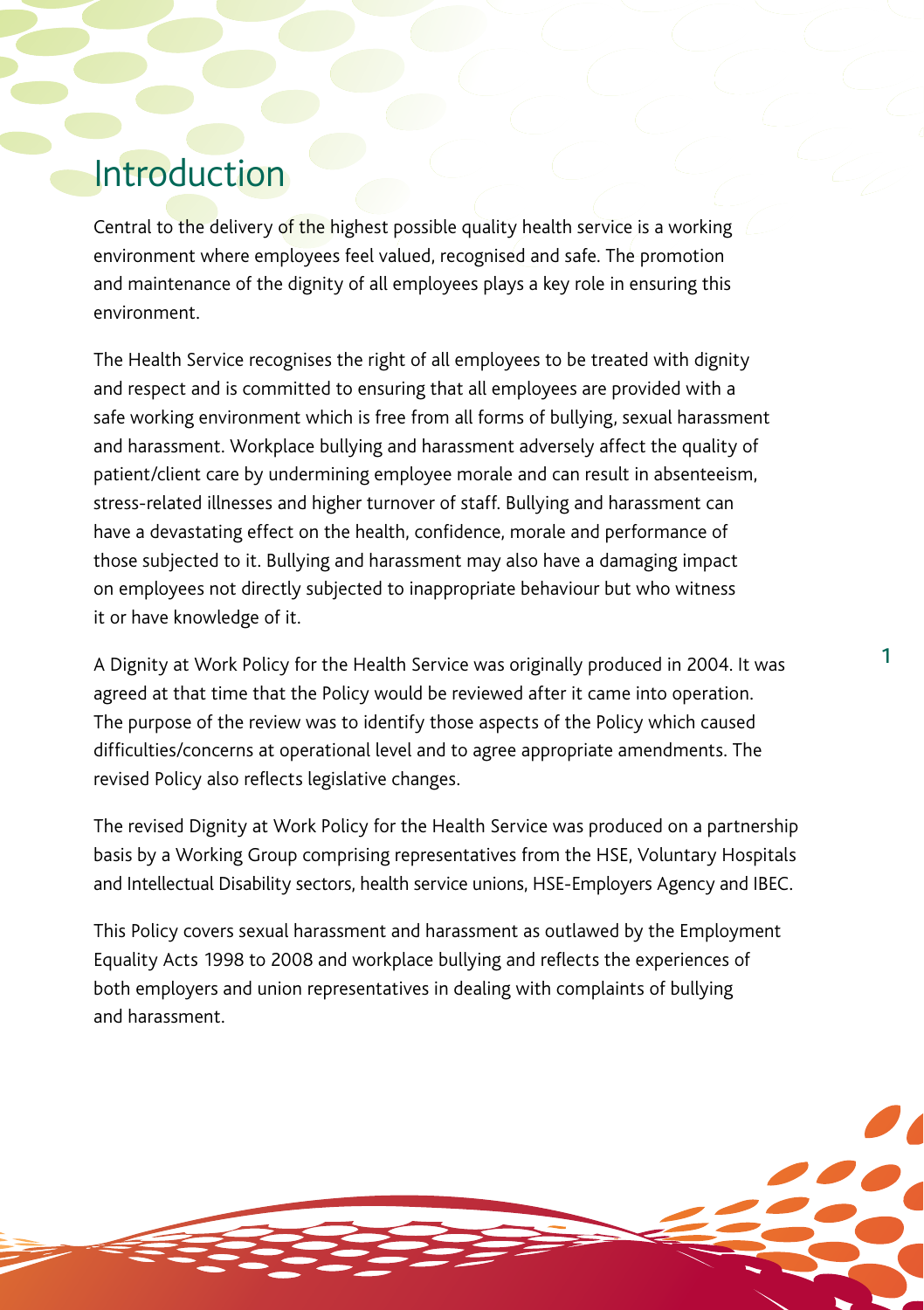This Policy is based on the following Codes of Practice which issued under the Safety, Health and Welfare at Work Act 2005; the Industrial Relations Act, 1990; and the Employment Equality Act 1998 respectively:

- The Health and Safety Authority's Code of Practice for Employers and Employees on the Prevention and Resolution of Bullying at Work
- The Labour Relations Commission's (LRC) Code of Practice Detailing Procedures for Addressing Bullying in the Workplace
- The Equality Authority's Code of Practice on Sexual Harassment and Harassment at Work

A key objective of this Policy is to ensure that all reasonable efforts are made by management to deal with complaints of bullying or harassment at local level. The procedure promotes the use of mediation as an alternative to a formal investigation where both parties jointly agree to participate in this process. In the event that the complaint cannot be resolved locally or through mediation, the procedure sets out an investigation process which is designed to deal with complaints expeditiously and with minimum distress for the parties involved.

2

The Policy has a strong preventative focus and emphasises that every employee has a duty to maintain a working environment in which the dignity of everyone is respected. The Policy also places particular emphasis on the role of supervisors and managers in promoting the Policy and ensuring a working environment free from bullying and harassment. In order for the Dignity at Work Policy to operate effectively, it is important that supervisors and managers undergo training to enable them to discharge their specific responsibilities effectively. To this end the line managers training programme entitled People Management – the Legal Framework contains a module on the Dignity at Work Policy. It is also recognised that local union officials play a significant role in providing information, advice and representation to employees who feel that they have been subjected to behaviour which undermines their dignity or against whom an allegation has been made.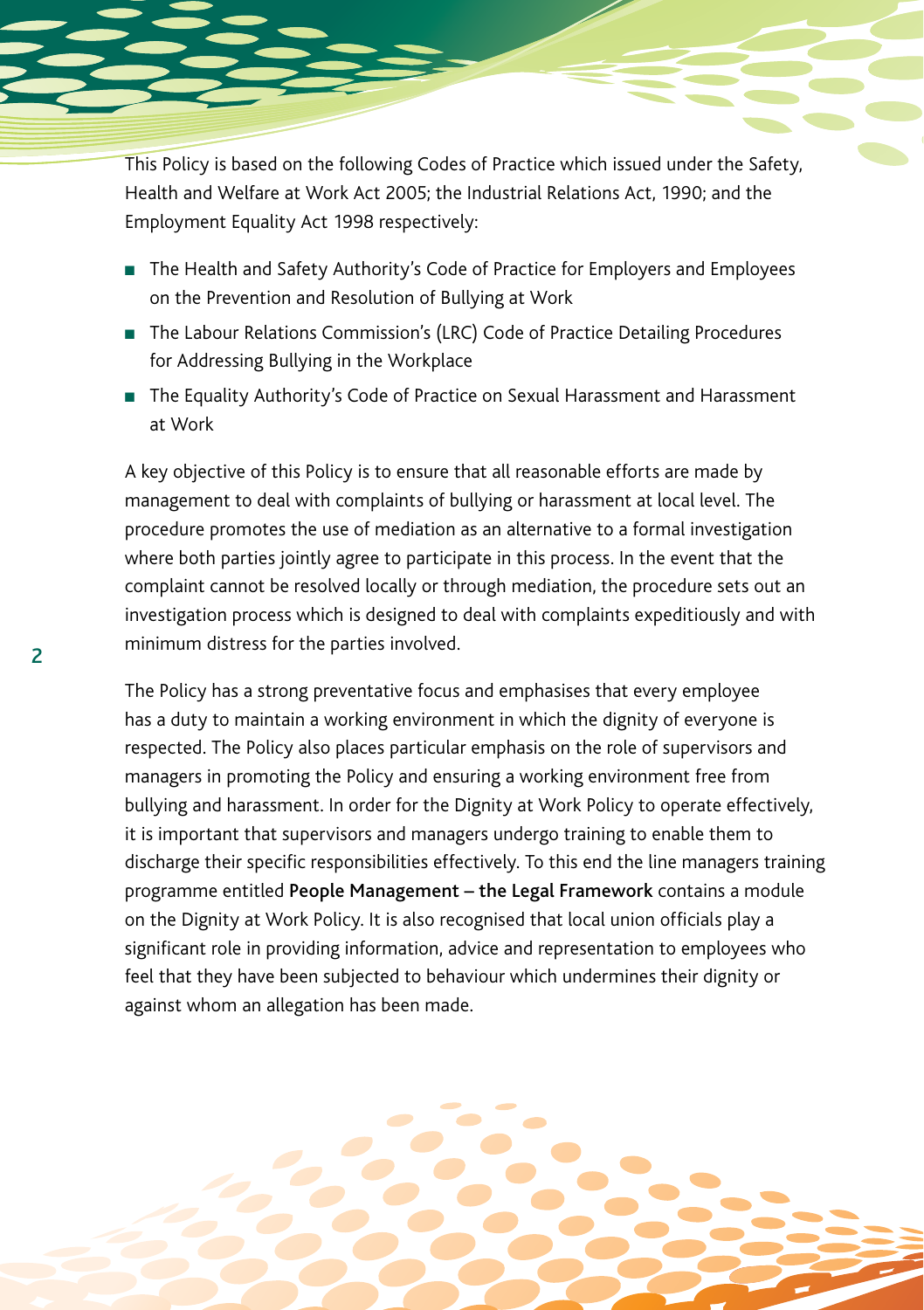We view this revised Policy as part of an ongoing process to promote dignity in the workplace and pledge our commitment on behalf of our constituent members to ensuring that the implementation of the Policy within each health care agency will be done in a spirit of partnership. We would like to express our appreciation to the National Health Service Partnership Forum for their support in rolling out the Policy.

This Policy will come into operation in July 2009 and will supersede any other policy or guidelines for the purpose of dealing with complaints of bullying/harassment in the health service.

3

| Elva Gannon                 | <b>David Hughes</b> |  |
|-----------------------------|---------------------|--|
| <b>HSE-Employers Agency</b> | INO                 |  |

Joint Chairpersons of the Dignity at Work Working Group on behalf of

| HSE-Employers Agency | IBEC                         |
|----------------------|------------------------------|
| IMPACT               | <b>SIPTU</b>                 |
| INO                  | MLSA                         |
| IHCA                 | IMO                          |
| PNA                  | <b>Craft Group of Unions</b> |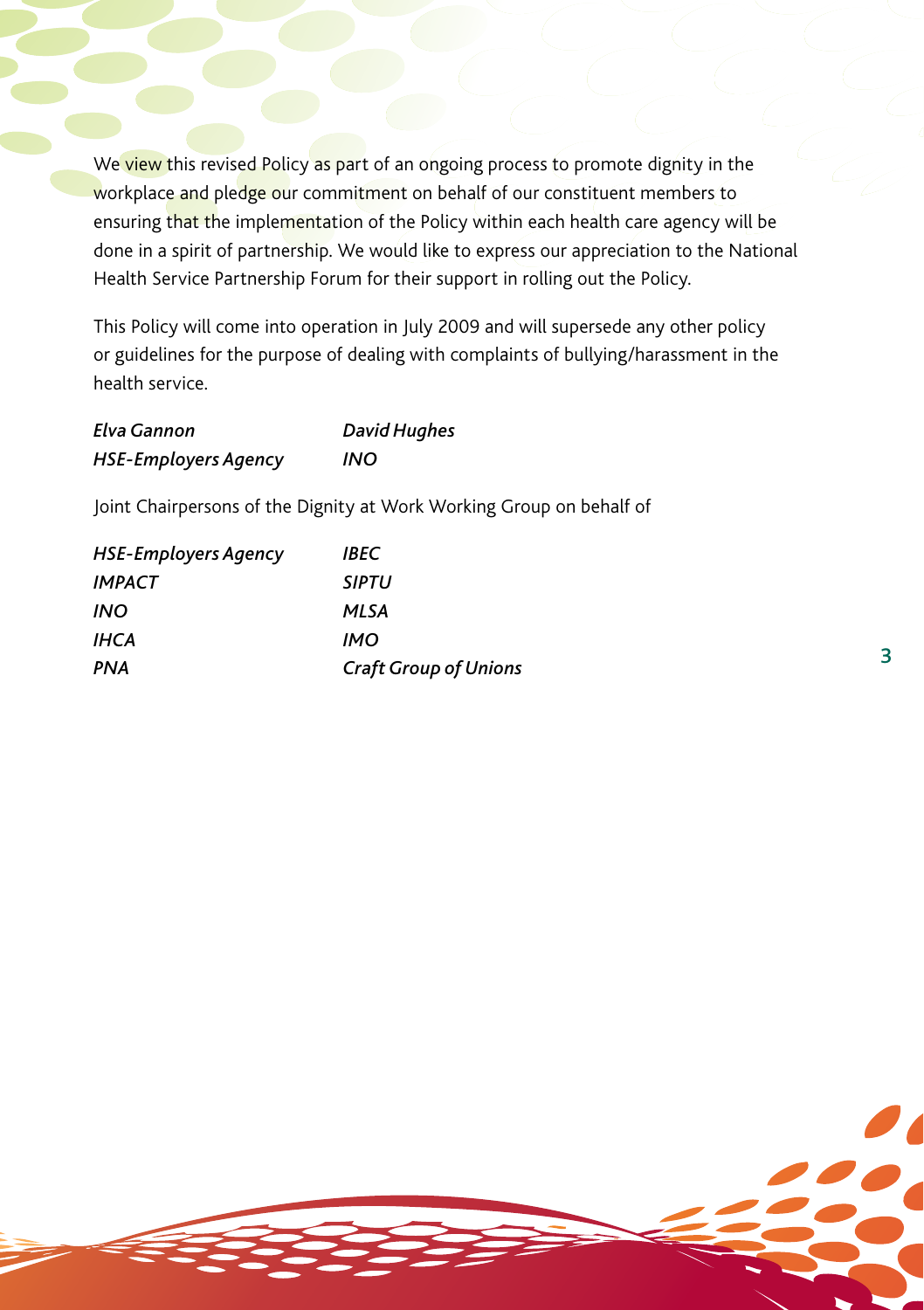### What is Bullying, Harassment and Sexual Harassment?

This section contains the definitions of bullying, harassment and sexual harassment as set out in the following Codes of Practice:

- The Health and Safety Authority's Code of Practice for Employers and Employees on the Prevention and Resolution of Bullying at Work
- The Labour Relations Commission's (LRC) Code of Practice Detailing Procedures for Addressing Bullying in the Workplace
- n The Equality Authority's Code of Practice on Sexual Harassment and Harassment at Work

### What is Workplace Bullying?

4

Workplace bullying is repeated inappropriate behaviour, direct or indirect, whether verbal, physical or otherwise, conducted by one or more persons against another or others, at the place of work and/or in the course of employment, which could reasonably be regarded as undermining the individual's right to dignity at work.

An isolated incident of the behaviour described in this definition may be an affront to dignity at work but as a once off incident is not considered to be bullying.

A key characteristic of bullying is that it usually takes place over a period of time. It is regular and persistent inappropriate behaviour which is specifically targeted at one employee or a group of employees. It may be perpetrated by someone in a position of authority, by employees against a manager or by employees in the same grade as the recipient.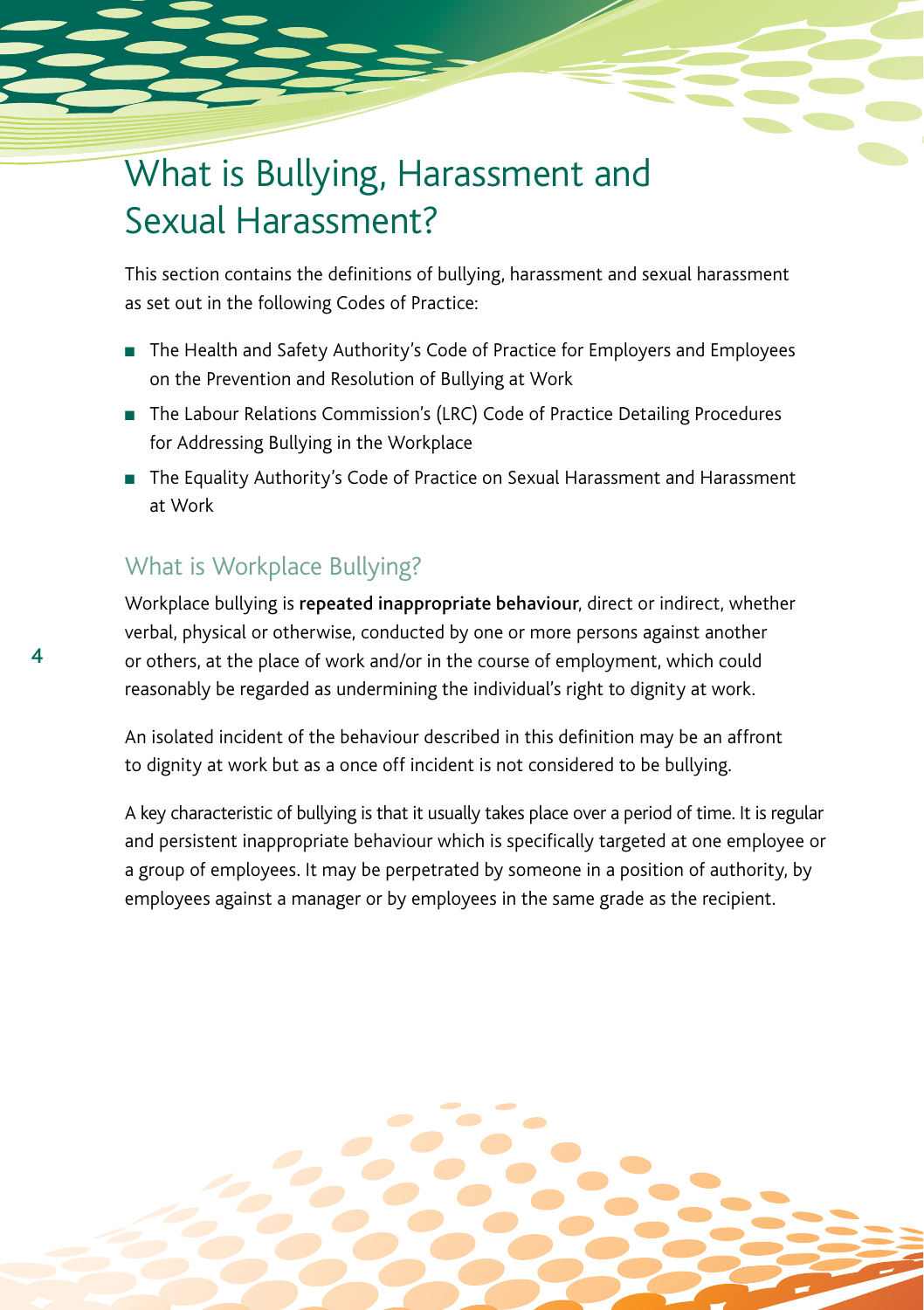### What Bullying is Not

The following do not constitute bullying:

- n An isolated incident of inappropriate behaviour may be an affront to dignity at work but, as a once-off incident, is not considered to be bullying, e.g. an occasional bout of anger or a conflict of views.
- <sup>n</sup> Fair and constructive criticism of an employee's performance, conduct or attendance.
- $\blacksquare$  Reasonable and essential discipline arising from the good management of the performance of an employee at work.
- Actions taken which can be justified as regards the safety, health and welfare of the employees.
- <sup>n</sup> Legitimate management responses to crisis situations which require immediate action.
- <sup>n</sup> Complaints relating to instructions issued by a manager, assignment of duties, terms and conditions of employment or other matters which are appropriate for referral under the normal grievance procedure.

### Examples of Bullying

The following are some examples of the type of behaviour which may constitute bullying. These examples are illustrative but not exhaustive:

- Constant humiliation, ridicule, belittling efforts often in front of others
- Verbal abuse, including shouting, use of obscene language and spreading malicious rumours
- $\blacksquare$  Showing hostility through sustained unfriendly contact or exclusion
- n Inappropriate overruling of a person's authority, reducing a job to routine tasks well below the person's skills and capabilities without prior discussion or explanation
- $\blacksquare$  Persistently and inappropriately finding fault with a person's work and using this as an excuse to humiliate the person rather than trying to improve performance
- Constantly picking on a person when things go wrong even when he/she is not responsible

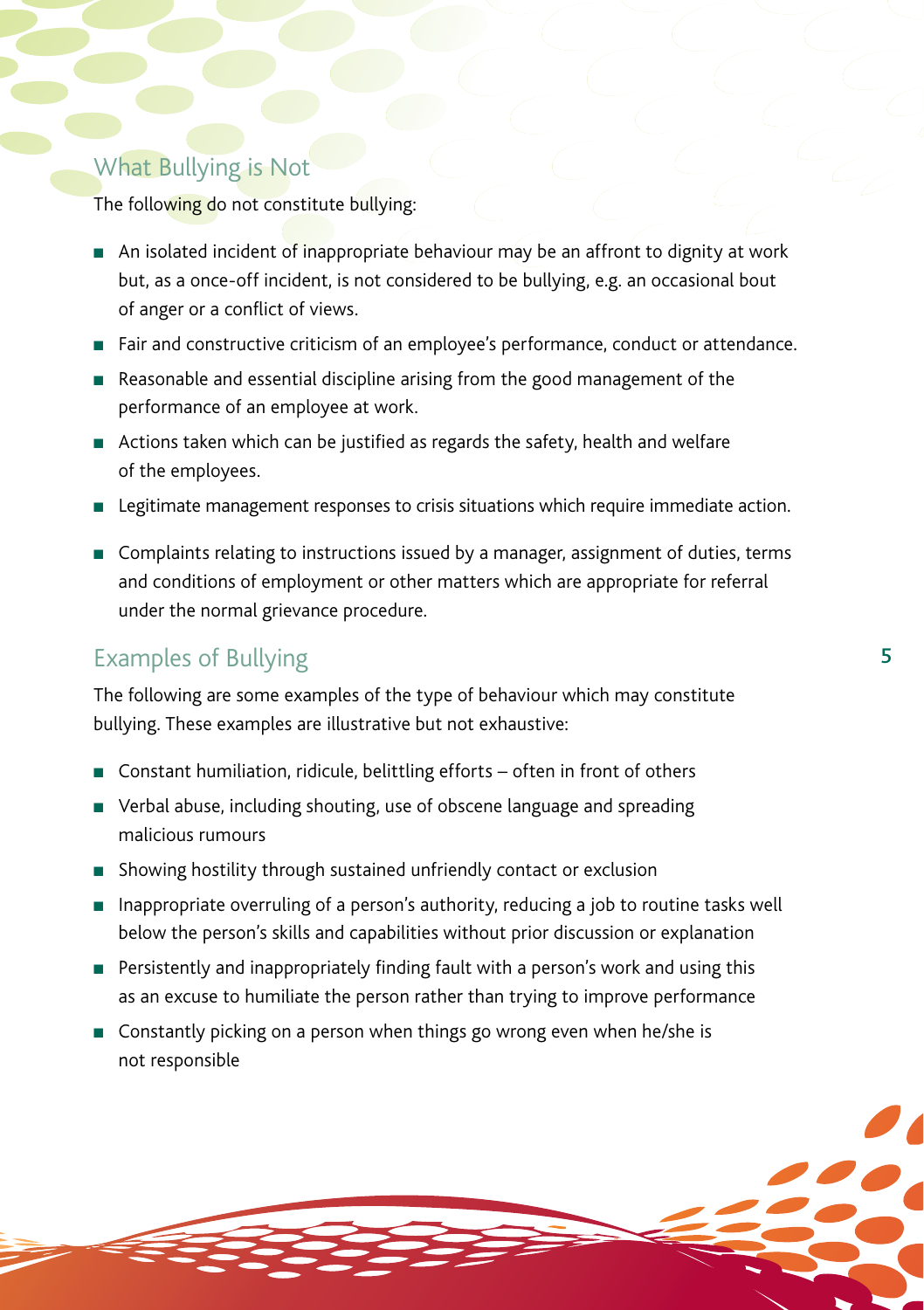### What is Harassment?

Harassment (other than sexual harassment) is any form of unwanted conduct related to any of the discriminatory grounds covered by the Employment Equality Acts 1998 to 2008. These grounds are:

- n gender
- marital status
- $\blacksquare$  family status
- sexual orientation
- religion
- age
- n disability
- race
- $\blacksquare$  membership of the traveller community.

Harassment is defined in the Act as any form of unwanted conduct related to any of these discriminatory grounds which has the purpose or effect of violating a person's dignity and creating an intimidating, hostile, degrading, humiliating or offensive environment for the person.

The unwanted conduct may include acts, requests, spoken words, gestures or the production, display or circulation of written words, pictures or other material.

Harassment is inappropriate behaviour based on the relevant characteristic of the employee such as race, religion, age or any of the other grounds covered by the Act. Inappropriate behaviour that is not linked to one of the nine discriminatory grounds is not covered by this definition.

Harassment may be targeted at one employee or a group of employees. Harassment may consist of a single incident or repeated inappropriate behaviour.

The following are examples of inappropriate behaviour which may constitute harassment. These examples of harassment are illustrative but not exhaustive:

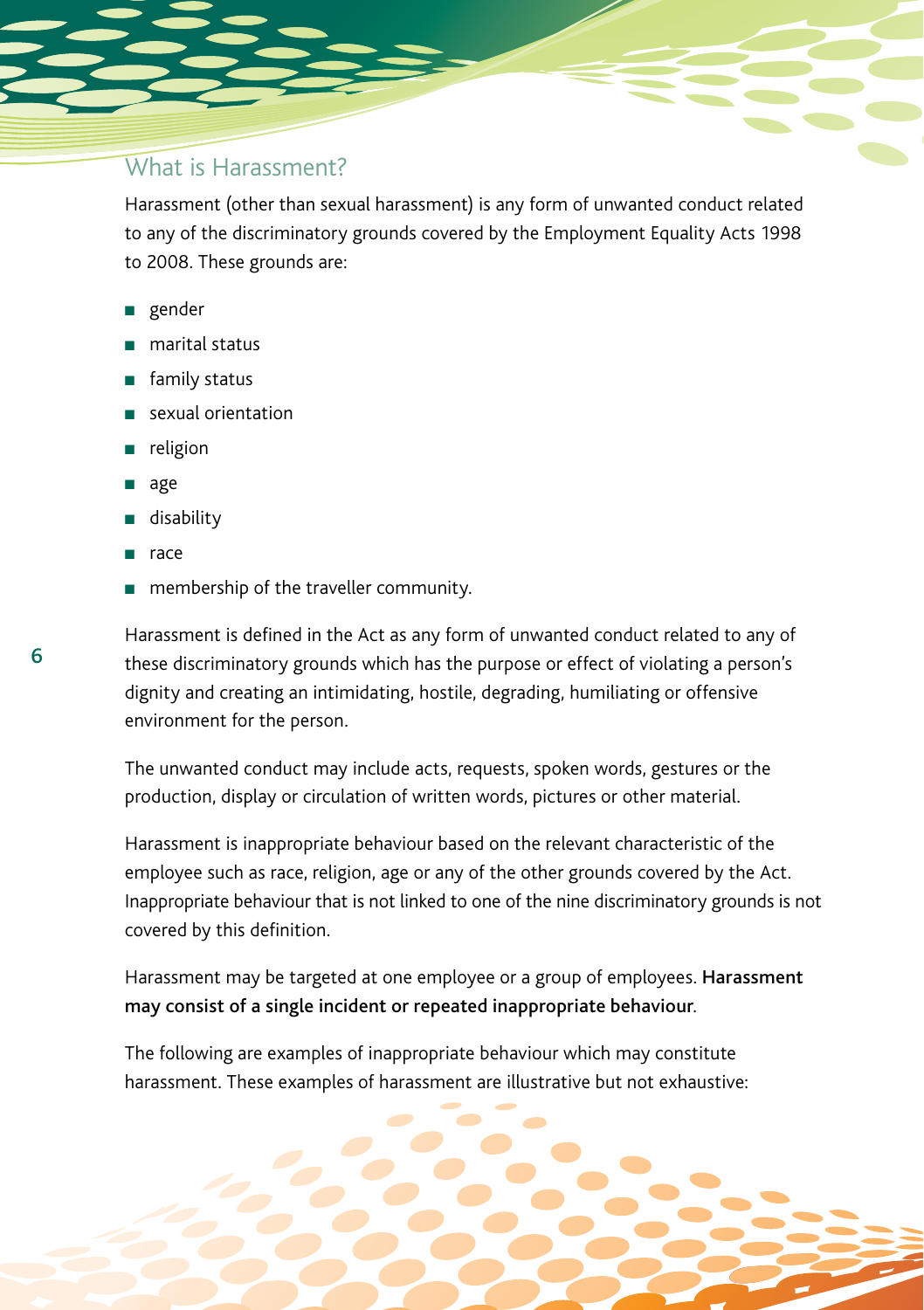- **Nerbal** harassment, e.g. jokes, derogatory comments, ridicule or song
- **n** Written harassment, e.g. faxes, text messages, e-mails or notices
- Physical harassment, e.g. jostling or shoving
- $\blacksquare$  Intimidatory harassment, e.g. gestures or threatening poses
- Visual displays, e.g. posters, emblems or badges
- **Persistent negative body language**
- Ostracising a person

An act of harassment may occur outside the work premises or normal working hours provided the perpetrator was acting in the course of employment, for example, at a training course, conference or work-related social event.

#### What is Sexual Harassment?

Sexual harassment is any form of unwanted verbal, non-verbal or physical conduct of a *sexual nature* which has the purpose or effect of violating a person's dignity and creating an intimidating, hostile, degrading, humiliating or offensive environment for the person.

7

The unwanted conduct may include acts, requests, spoken words, gestures or the production, display or circulation of written words, pictures or other material.

Sexual harassment may consist of a single incident or repeated inappropriate behaviour. It may be targeted at one employee or a group of employees.

The following are some examples of inappropriate behaviour which may constitute sexual harassment. These examples are illustrative but not exhaustive:

- <sup>n</sup> Physical conduct of a sexual nature, e.g. unwanted physical contact such as unnecessary touching, patting or pinching or brushing against another employee's body
- Verbal conduct of a sexual nature, e.g. unwelcome sexual advances, propositions or pressure for sexual activity, continued suggestions for social activity outside the workplace after it has been made clear that such suggestions are unwelcome, unwanted and offensive flirtations, suggestive remarks, innuendos or lewd comments
- <sup>n</sup> Non-verbal conduct of a sexual nature, e.g. the display of pornographic or sexually suggestive pictures, objects, written materials, emails, text-messages or faxes
- **n** Unwanted or derogatory comments about dress or appearance
- **n** Leering and suggestive gestures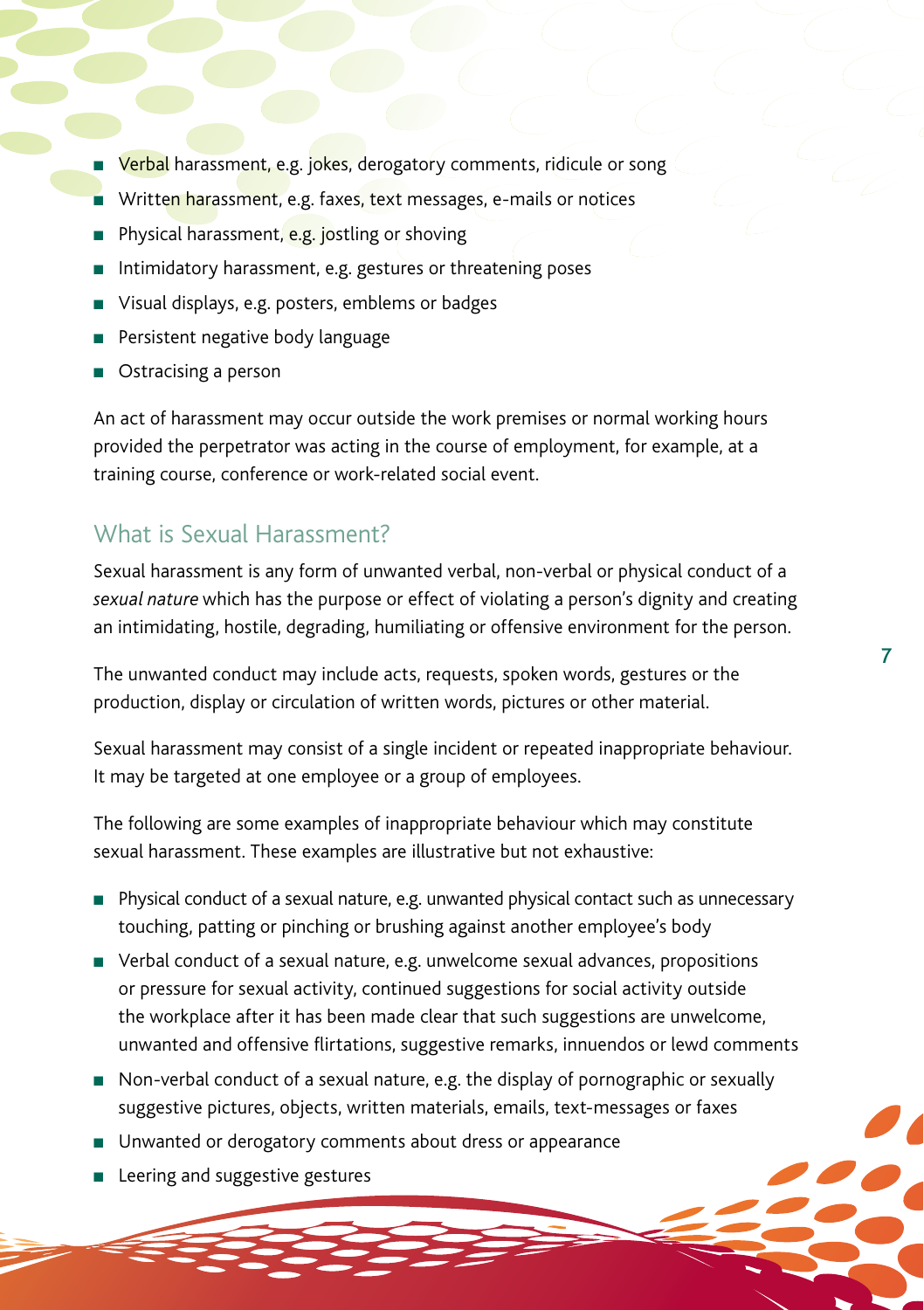An act of sexual harassment may occur outside the work premises or normal working hours provided the perpetrator was acting in the course of employment, for example, at a training course, conference or work-related social event.

### How does Sexual Harassment and Harassment differ from Friendly Workplace Banter?

It is the unwanted nature of the conduct which distinguishes sexual harassment and harassment from friendly behaviour which is mutual and welcome. It is up to each employee to decide what behaviour is unwelcome, irrespective of the attitude of others, and from whom such behaviour is unwelcome. The fact that the employee has previously tolerated the behaviour does not stop him/her from objecting to it now.

#### Is Motive Relevant?

The intention of the person engaging in the unwelcome behaviour is irrelevant – the effect of the behaviour on the employee concerned is what is important.

### Bullying/Harassment by Non-Employees

This Policy protects employees from bullying, sexual harassment or harassment perpetrated by a patient/client, supplier, visitor or any other person with whom employees may come into contact during the course of their work. Bullying/harassment by non-employees may result in the termination/non-renewal of business contracts, the suspension/non-renewal of services, exclusion from the premises or the imposition of other appropriate sanctions.

If an employee feels that s/he has been subjected to inappropriate behaviour by a nonemployee, s/he should bring the matter to the attention of his/her manager so that the matter can be investigated and appropriate action taken.

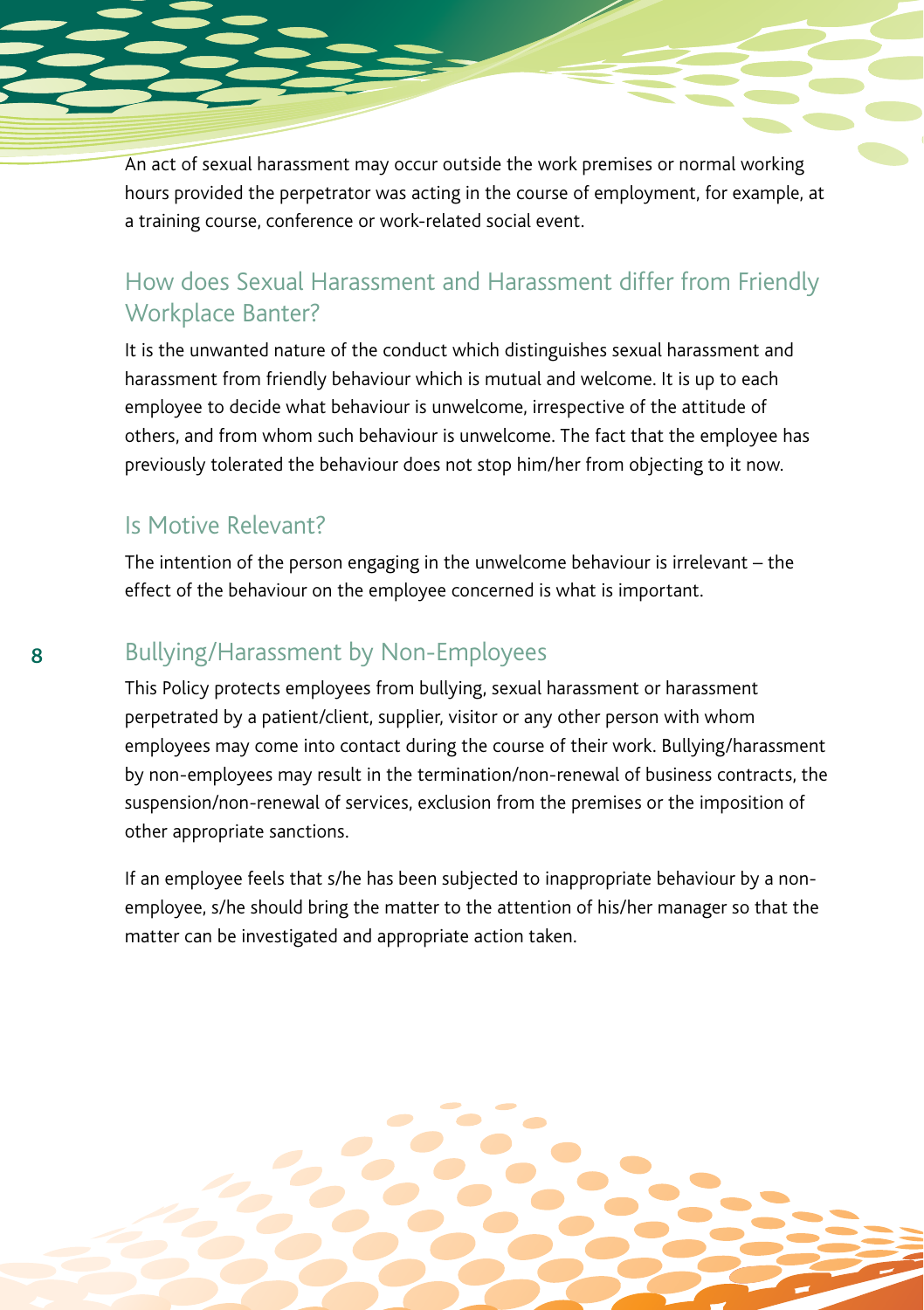### Roles and Responsibilities under the Policy

This section sets out the responsibilities of:

- The employer
- Employees
- **n** Managers and supervisors
- **n** Union officials

### The Employer's Responsibilities

Each health service employer will ensure that adequate resources are made available to promote respect and dignity in the workplace and to deal effectively with complaints of bullying and harassment. This policy and procedure will be communicated throughout the organisation and all employees will be made aware of their responsibilities to create a working environment which is free from bullying and harassment. The Policy will form part of the induction process for all employees and appropriate training will be provided to supervisors and managers to enable them to communicate the Policy to employees and deal with complaints.

Support Contact Persons will be appointed to provide confidential information and support to employees who feel that they are being subjected to bullying or harassment. Appropriate training and ongoing support will be provided to enable Support Contact Persons to carry out their role effectively.

Progress on the implementation and effectiveness of the Policy will be regularly monitored and reviewed at local level.

### Employees' Responsibilities

All employees have a responsibility to help maintain a working environment in which the dignity of all individuals is respected. All employees must comply with this policy and ensure that their behaviour does not cause offence to fellow workers or any person with whom they come into contact during the course of their work.

Employees should discourage bullying and harassment by objecting to inappropriate behaviour. Employees should inform a manager or supervisor if they are concerned that a colleague is being bullied or harassed.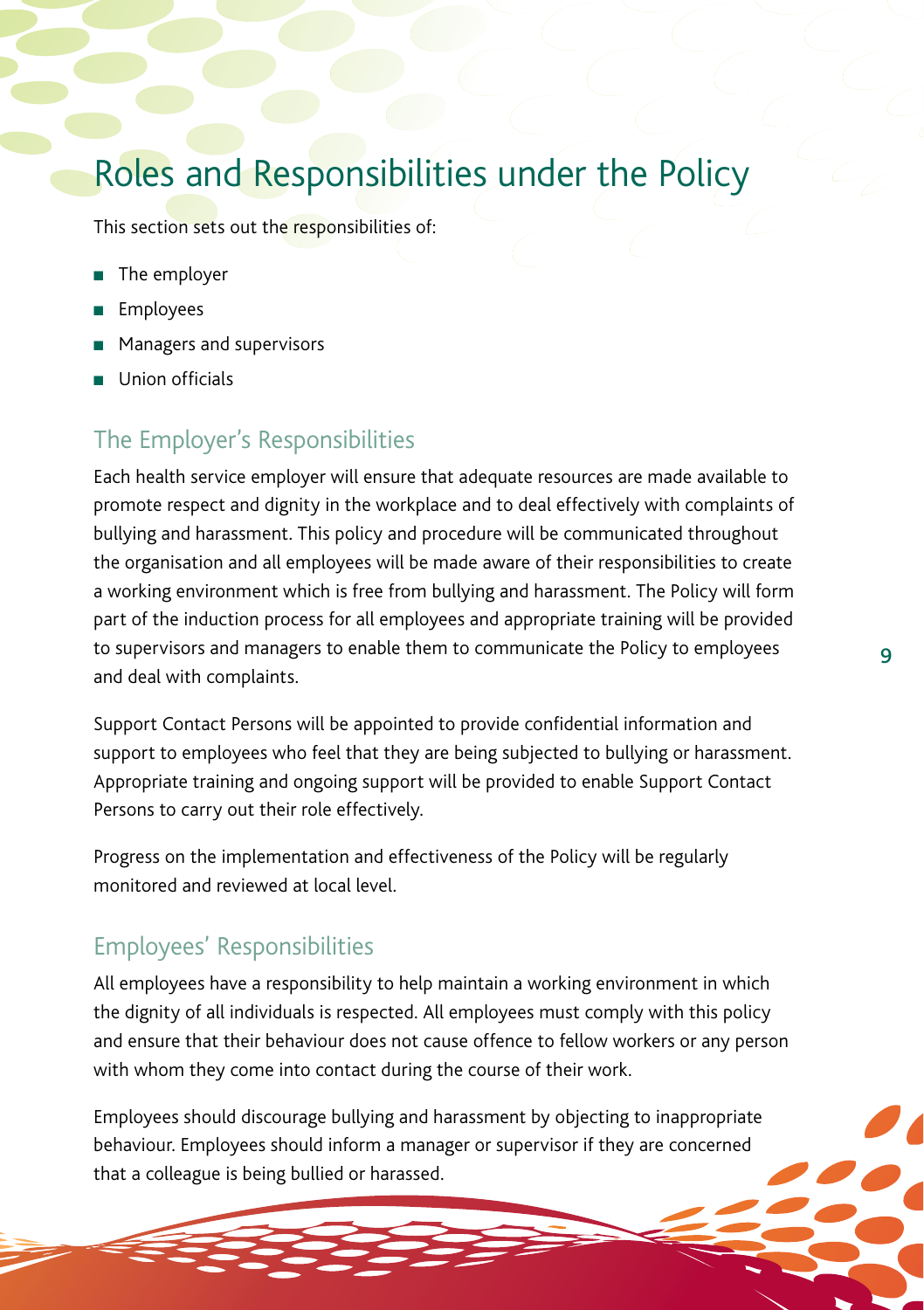### Managers' and Supervisors' Responsibilities

Managers and supervisors have a particular responsibility to implement this policy and to make every effort to ensure that bullying and harassment does not occur, particularly in work areas for which they are responsible. Managers and supervisors have an obligation to deal promptly and effectively with any incidents of bullying or harassment of which they are aware or ought to be aware.

Managers and supervisors should:

- **EXPLA** Explain the Dignity at Work Policy to all employees and ensure that they understand their roles and responsibilities and how the complaints procedure operates
- **Explain the Policy and complaints procedure to new employees as part of their induction**
- <sup>n</sup> Monitor the behaviour of new employees during their probationary period to ensure compliance with the Dignity at Work Policy
- Promote awareness of the Policy amongst employees on an ongoing basis
- Communicate the Policy to non-employees (e.g. ensure posters and leaflets are prominently displayed and copies of the Policy are readily available)
- Set a good example by treating all employees and any other person with whom they come into contact in the workplace with courtesy and respect
- Be vigilant for signs of bullying and harassment and intervene before a problem escalates
- Respond sensitively to any employee who makes a complaint of bullying or harassment
- **n** Respond promptly and discreetly to requests from employees to intervene and seek to resolve the matter informally where appropriate
- Facilitate Support Contact Persons (see Appendix 1) to carry out their role
- **Ensure that an employee is not victimised for making a complaint of bullying** or harassment in good faith
- $\blacksquare$  Monitor and follow up the situation after a complaint is made so that the behaviour complained of does not recur
- <sup>n</sup> Keep a record of all complaints and how these were resolved.



10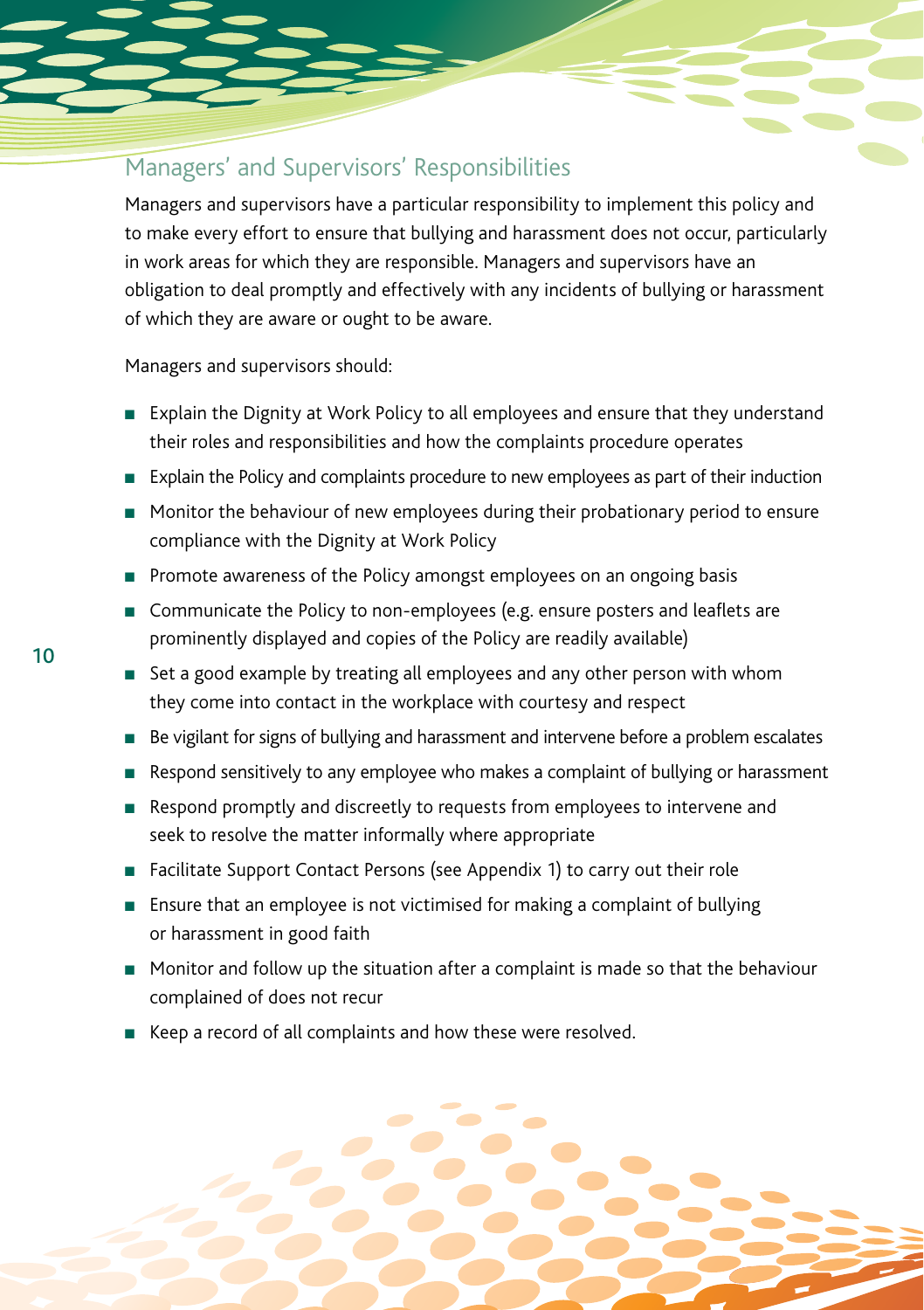### Union Officials' Responsibilities

Union officials play an important role in providing information, advice and support to employees who feel that they are being bullied or harassed or against whom complaints have been made. The Policy requires union officials to co-operate with efforts by supervisors/managers to resolve complaints at local level.

Union officials provide representation to employees if the complaint is referred for formal investigation and are required to co-operate fully with attempts to conduct the investigation fairly and without undue delay.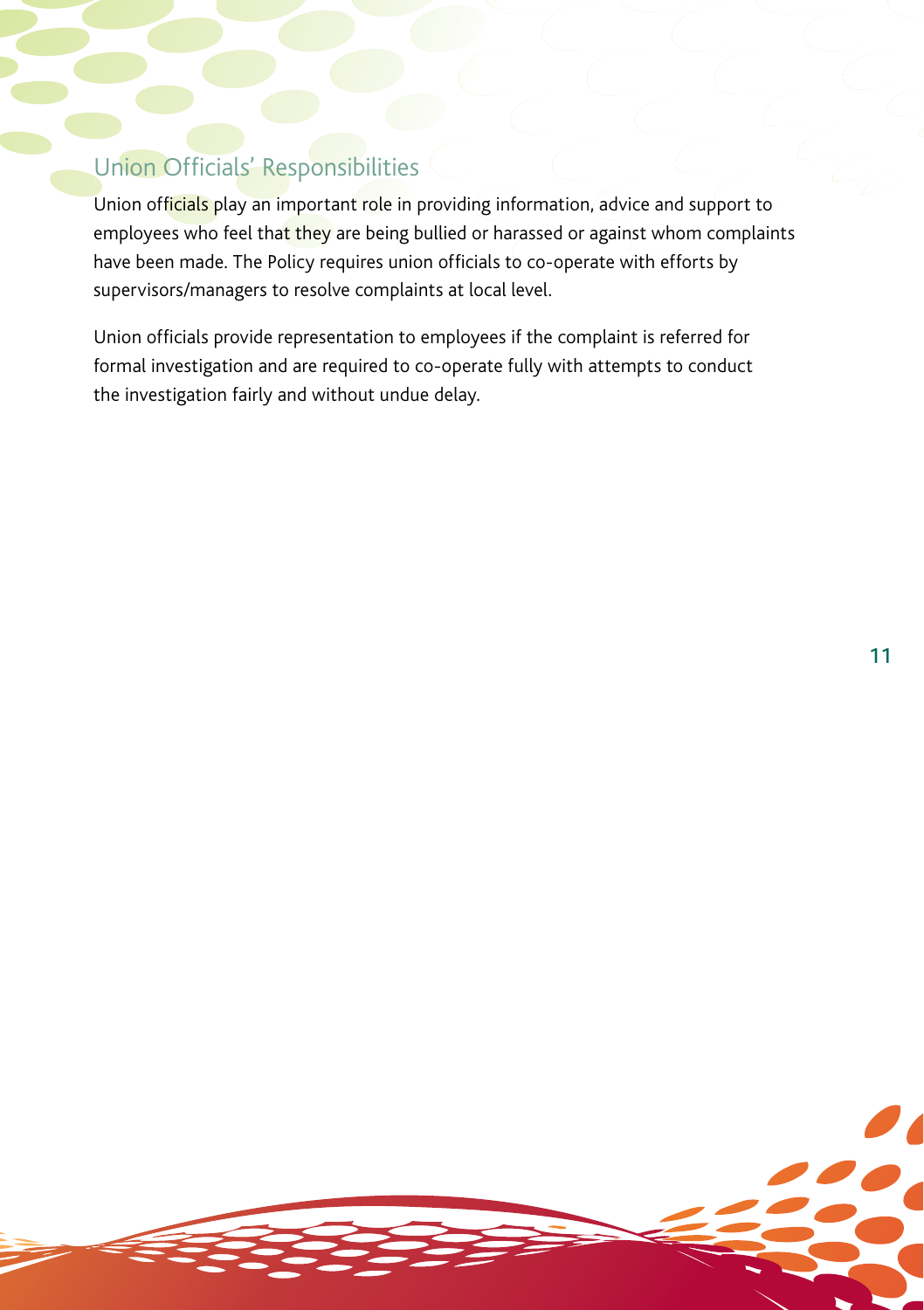# Procedure for Dealing with Allegations of Bullying, Sexual Harassment and Harassment

### Making a Complaint

Any employee who feels that s/he is being subjected to behaviour which undermines his/her dignity should let his/her objections be known, otherwise the person engaging in the unwelcome behaviour may be unaware of the effects of his/her actions. The employee may either approach the alleged perpetrator directly and make the person aware that the behaviour in question is unwelcome or request a manager to approach the person on his/her behalf. Sometimes the alleged perpetrator is genuinely unaware that his/her behaviour is unwelcome and causing distress. An informal discussion is often sufficient to alert the person concerned to the effects of his/her behaviour and can lead to greater understanding and an agreement that the behaviour will stop.

Before deciding what course of action, if any, to take, the employee may wish to discuss the matter on a confidential basis with a Support Contact Person, manager, union representative, Occupational Health Service or Employee Assistance Programme.

### Support Contact Person

12

An employee who feels that s/he is being bullied or harassed may wish to avail of the support of a Support Contact Person whose function is to listen, be supportive and outline the options open to the employee. Details of Support Contact Persons are displayed on staff notice boards or can be obtained from the Human Resources Department. The Support Contact Person will explain the definitions of bullying/ harassment and the various elements of the procedure to assist the employee to make an informed choice about what action, if any, s/he may wish to take. The Support Contact Person cannot act as an advocate or representative for the employee and may not approach the alleged perpetrator on his/her behalf.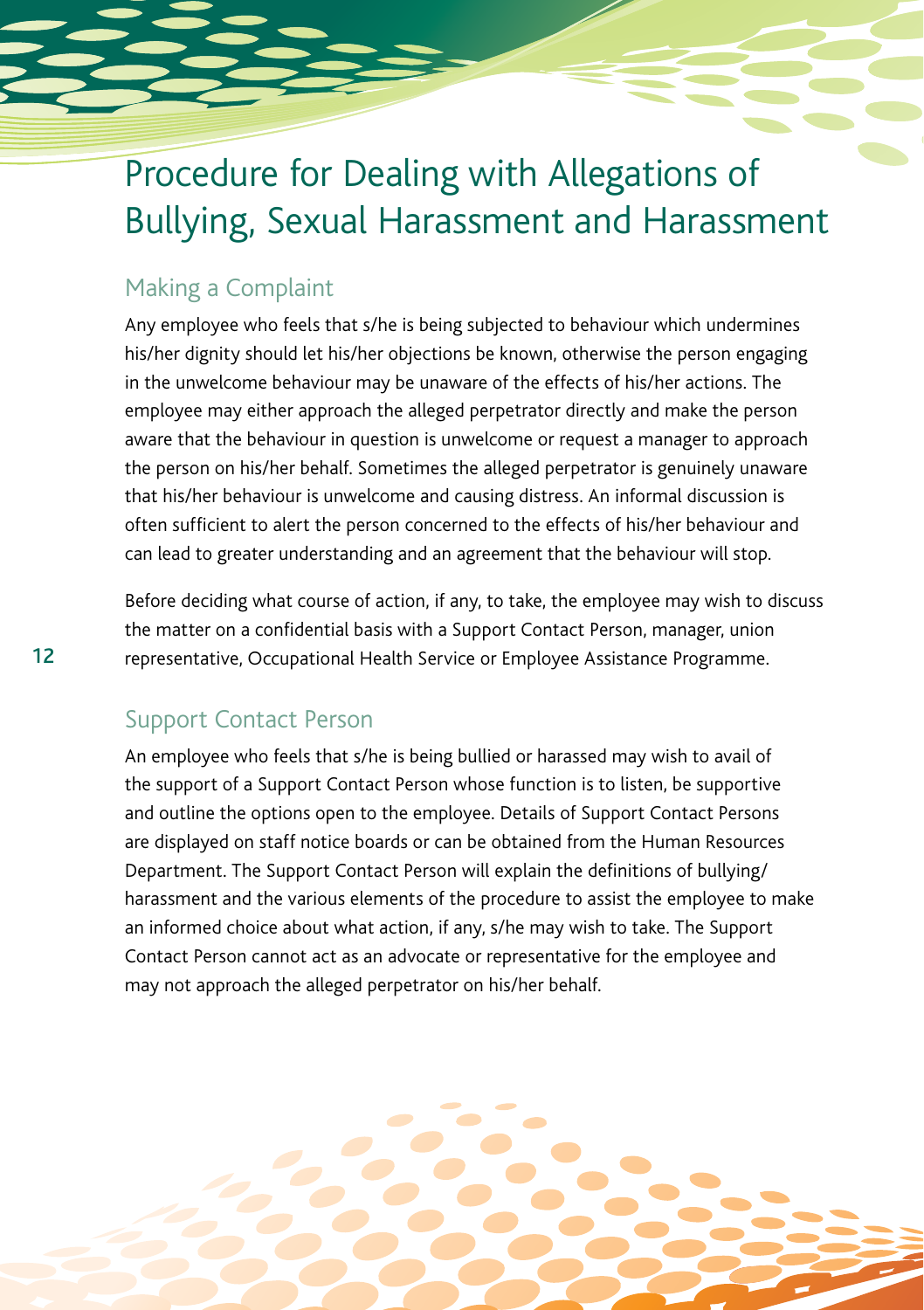Alternatively, the employee may seek information and advice regarding the policy and procedure on a confidential basis at any time from any of the following:

- A supervisor or manager in the workplace
- **Human Resources Department**
- **n** Union representative
- Occupational Health Service
- Employee Assistance Programme

If, having consulted with the Support Contact Person or other appropriate person, the employee decides to pursue the matter, s/he may approach the alleged perpetrator directly or request the intervention of an appropriate manager.

### Approach the Alleged Perpetrator Directly

In this case the employee may find it helpful to rehearse what s/he intends to say to the person concerned so that s/he feels more confident about initiating the discussion and articulating the precise nature of the offending behaviour and its effects.

13

#### Local Intervention of an Appropriate Manager

Where the employee is not confident about approaching the alleged perpetrator or where a direct approach has not resolved the matter, s/he should request the intervention of an appropriate manager.

The manager may attempt to resolve the matter in an informal low-key and nonconfrontational manner by making the alleged perpetrator aware of the effects of his/her behaviour (see Appendix 2). Where this does not bring about a satisfactory outcome, the matter may be referred to a manager at a more senior level who will make every effort to resolve the matter between the parties. This may include the use of mediation.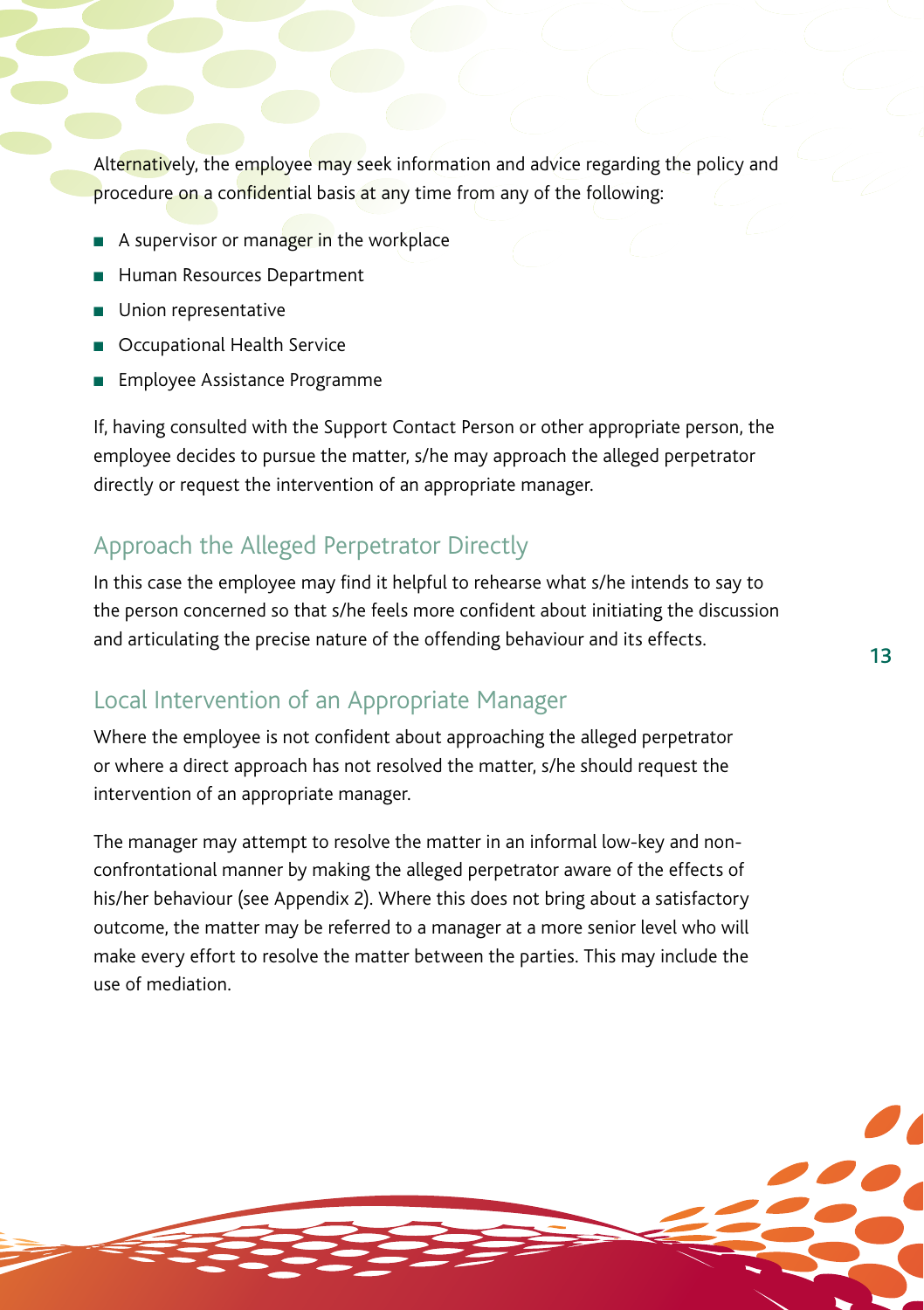### Mediation

Mediation is the preferred method under the Dignity at Work Policy for resolving complaints of bullying and harassment. The objective of mediation is to resolve the matter speedily and confidentially without recourse to a formal investigation and with the minimum of conflict and stress for the individuals involved. Mediation requires the voluntary participation and co-operation of both parties in order to work effectively.

Both parties will be requested to consider the use of mediation and every effort will be made to secure their agreement. An appropriate person who is experienced or well versed in mediation will meet with each of the parties separately to explain the mediation process and its benefits. This person may be from management, the unions or the agreed list of health service mediators.

An assigned mediator will meet with both parties, usually separately to begin with, to discuss the alleged offending behaviour. The mediator will then bring both parties together to reach a common understanding and agreement on acceptable future behaviour. A mediated agreement seeks to reach an accommodation between the parties and thereby restore harmonious working relations. A mediated solution will not result in the issues being dealt with under the disciplinary policy. Minimal paperwork and/or records will be generated by this process.

If the mediation process does not produce a satisfactory outcome, the complainant may seek to have the matter resolved through formal investigation. Any new information that emerges during the course of the mediation process remains strictly confidential and cannot be disclosed as part of the formal investigation.

If the matter remains unresolved at this stage, a formal investigation will be carried out.

Note: Mediation may be attempted at any/all points in the procedure to try to resolve the matter. Mediation may be attempted again during the formal investigation or following the outcome of the investigation.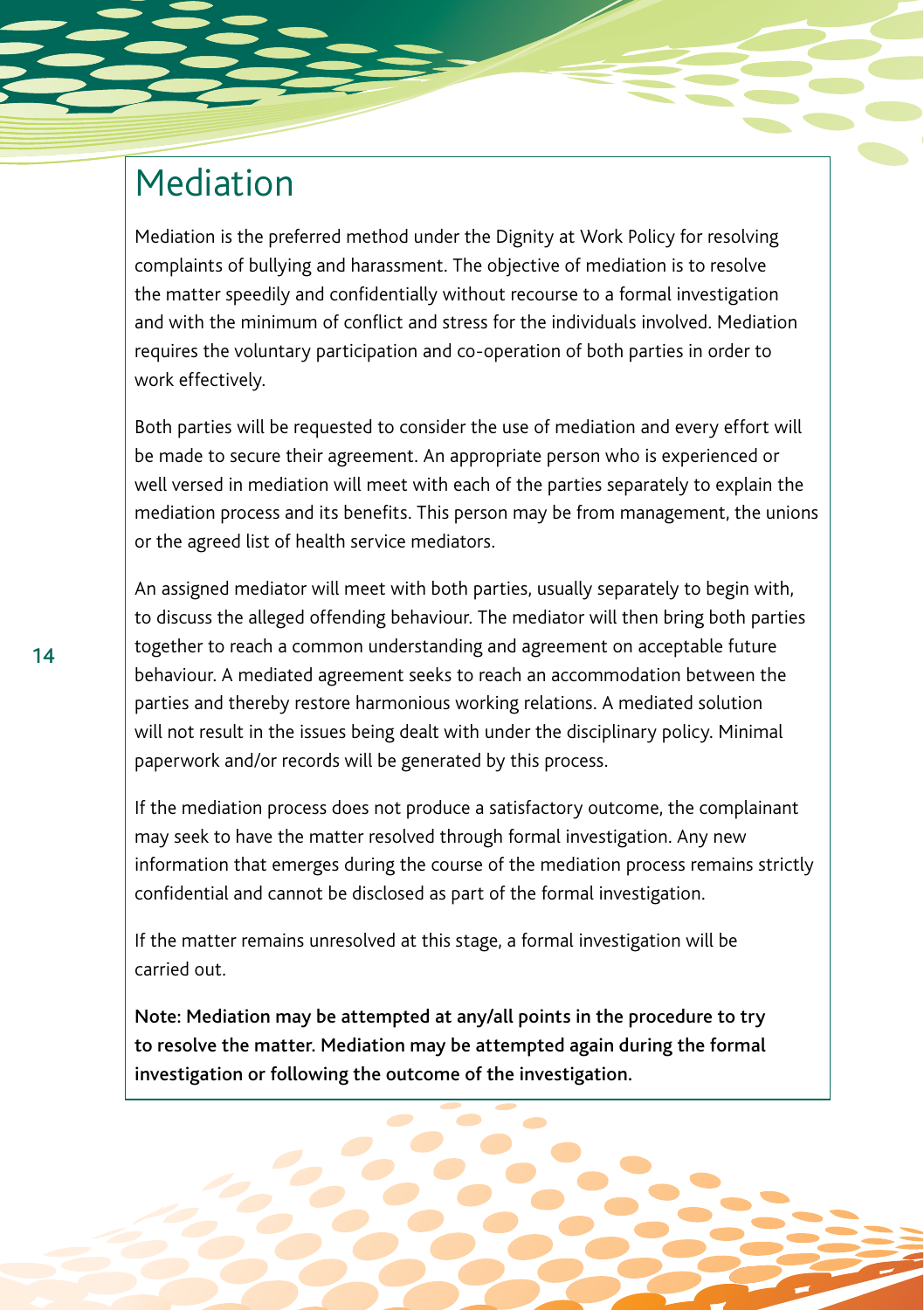### Preliminary Screening

The purpose of the preliminary screening is to decide if the alleged behaviour, which is the subject of the complaint, falls within the definition of bullying, harassment or sexual harassment as outlined in pages 4 to 8 of this Policy. The rationale for this provision is that some complaints of bullying, harassment or sexual harassment referred under the Policy do not fall within the definition of bullying, harassment or sexual harassment. In order to carry out the preliminary screening, the complainant must set out details of the alleged behaviour in writing including approximate dates and witnesses (if any) and the context in which the alleged behaviour occurred. The preliminary screening will be carried out $^{\scriptscriptstyle 1}$  by a member of the HR Department who will decide whether or not it is appropriate to progress the complaint under the Dignity at Work Policy. This assessment will be based exclusively on the written details of the complaint as set out by the complainant.

The employee will be notified in writing of the outcome of the preliminary screening within 7 working days.

If the complaint is deemed not to come within the scope of the Dignity at Work Policy, the employee will be so informed and advised on the appropriate procedure for dealing with the matter (e.g. grievance procedure).

If the complaint is deemed to come within the scope of the Dignity at Work Policy, the matter may be referred for mediation. If the matter cannot be resolved through mediation, a formal investigation will be carried out.

### Formal Investigation

The alleged perpetrator will be advised that the complaint is the subject of a formal investigation. S/he will be given a copy of the written complaint and invited to respond to the allegations in writing within 2 weeks. A copy of the response will be forwarded to the complainant.

Both parties will be offered the opportunity to avail of in-house counselling and support services.

<sup>1</sup> It is not intended that an investigation will be carried out in order to make this decision.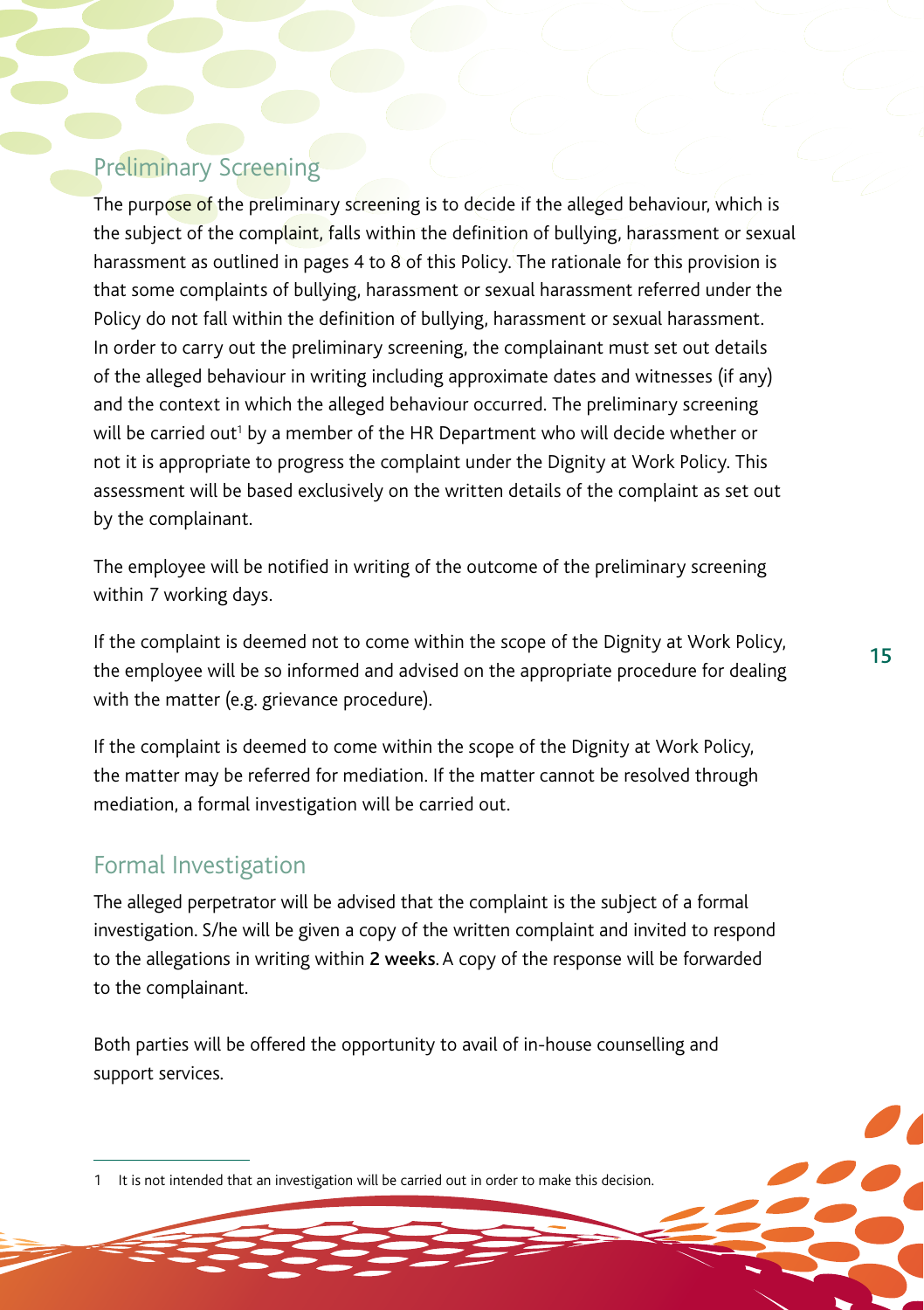### Principles Governing the Investigation Process

- $\blacksquare$  The investigation will be conducted thoroughly and objectively and with due respect for the rights of both the complainant and the alleged perpetrator.
- **n** Both parties will be required to co-operate fully with the investigation.
- $\blacksquare$  Confidentiality will be maintained throughout the investigation to the greatest extent consistent with the requirements of a fair investigation. It is not possible however to guarantee the anonymity of the complainant or any person who participates in the investigation.
- <sup>n</sup> While the circumstances may be difficult, both the complainant and the alleged perpetrator may be expected to continue with their normal duties and maintain a professional working relationship during the course of the investigation. Management will however have due regard at all times for its obligations to safeguard the health, safety and welfare of employees and patients/clients.
- <sup>n</sup> A written record will be kept of all meetings and treated in the strictest confidence.
- $\blacksquare$  The investigator may interview anyone who they feel can assist with the investigation. Employees are expected to co-operate fully with the investigation and will be fully supported throughout the process.
- $\blacksquare$  Employees who participate in the investigation process will be required to respect the privacy of the parties involved by refraining from discussing the matter with other work colleagues or persons outside the organisation.
- It will be considered a disciplinary offence to intimidate or exert pressure on any person who may be required to attend as a witness.

### Conducting the Investigation

- 1. The investigation will be conducted by person(s) who are acceptable to the parties and are not connected to the complaint in any way<sup>2</sup>. .
- 2. The investigator(s) will be issued with written terms of reference based on *the written complaint and any other matters relevant to the complaint*. The terms of reference shall specify that:
	- The investigation will be conducted in accordance with the Dignity at Work Policy;

<sup>2</sup> If issues persist in relation to the acceptability or otherwise of the nominated person(s), the matter may be referred to the joint chairs of the National Working Group within 2 weeks for a decision regarding the nominated person(s).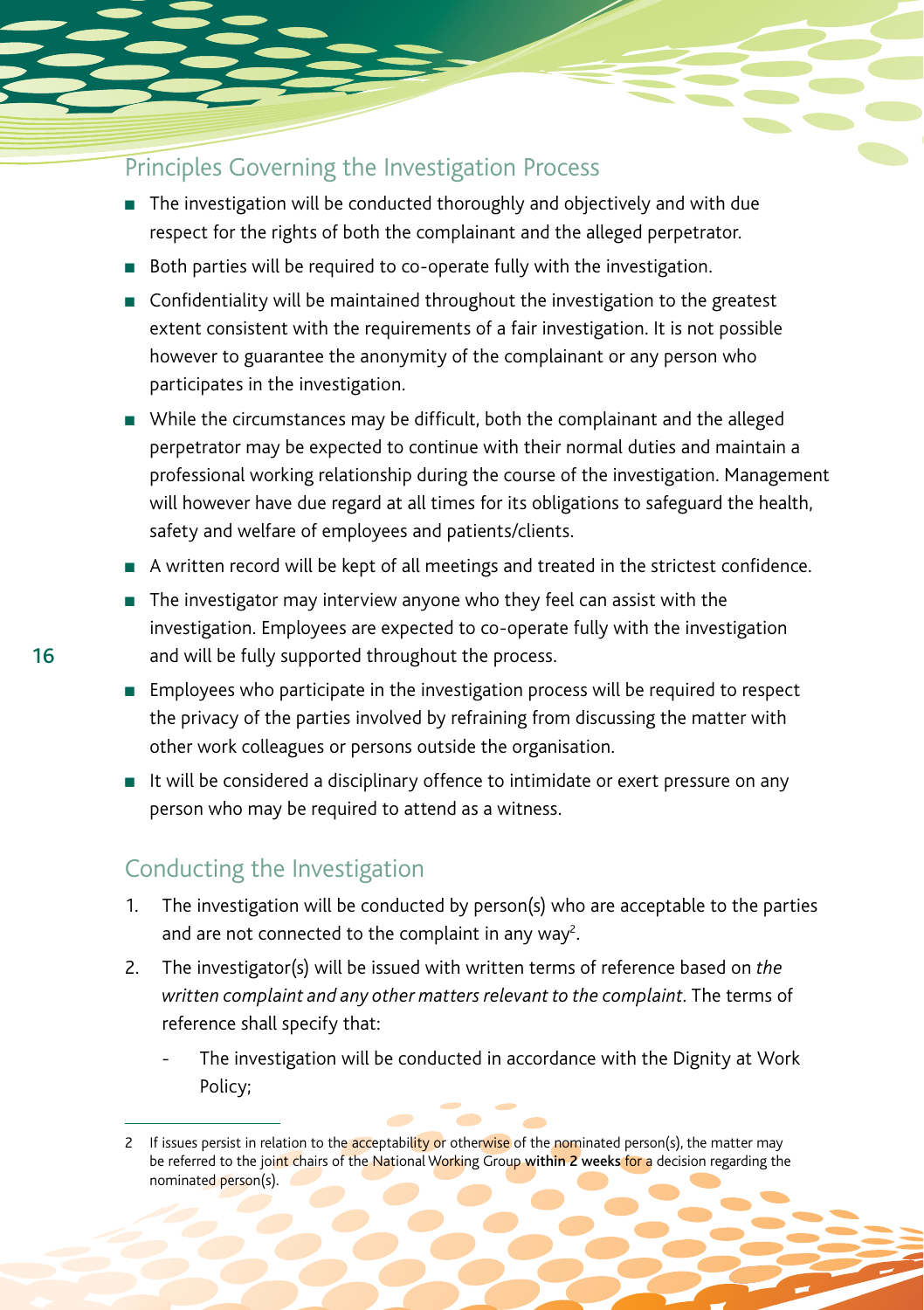- The investigator(s) will determine:
	- (i) whether the complaint falls within the definition of bullying, harassment or sexual harassment as defined in the Dignity at Work Policy
	- (ii) whether the complaint is upheld as the offending action amounted to inappropriate behaviour, bullying, harassment or sexual harassment.
- Where appropriate the investigator(s) may make recommendations (excluding disciplinary sanction).
- 3. The investigator(s) may set time limits for completion of various stages of the procedure to ensure the overall timescale is adhered to.
- 4. Both parties will be given copies of all relevant documentation prior to and during the investigation process, i.e.
	- Written complaint
	- Written response from the alleged perpetrator
	- Witness statements (which should be signed)
	- Minutes of meetings.
- 5. Both the complainant and the alleged perpetrator may provide details of witnesses or any other person whom they feel could assist in the investigation.
- 6. The investigator(s) will conduct separate interviews with the complainant and the alleged perpetrator with a view to establishing the facts surrounding the allegations. Both the complainant and the alleged perpetrator may be accompanied by a staff representative or work colleague if so desired.
- 7. The investigator(s) will interview any witnesses to the alleged incidents of bullying/ harassment and other relevant persons. An agreed minute of each meeting will be issued to both parties. Confidentiality will be maintained as far as practicable.
- 8. Persons may be required to attend further meetings to respond to new evidence or provide clarification on any of the issues raised.
- 9. The investigator(s) may, depending on the circumstances of the case, convene joint hearings subject to the agreement of both parties.
- 10. The investigator(s) will present preliminary conclusions based on the evidence gathered in the course of the investigation and invite any person adversely affected by these conclusions to provide additional information or challenge any aspect of the evidence.
- 11. On completion of the investigation, the investigator(s) will submit a written report to senior management who will ensure that the terms of reference have been complied with.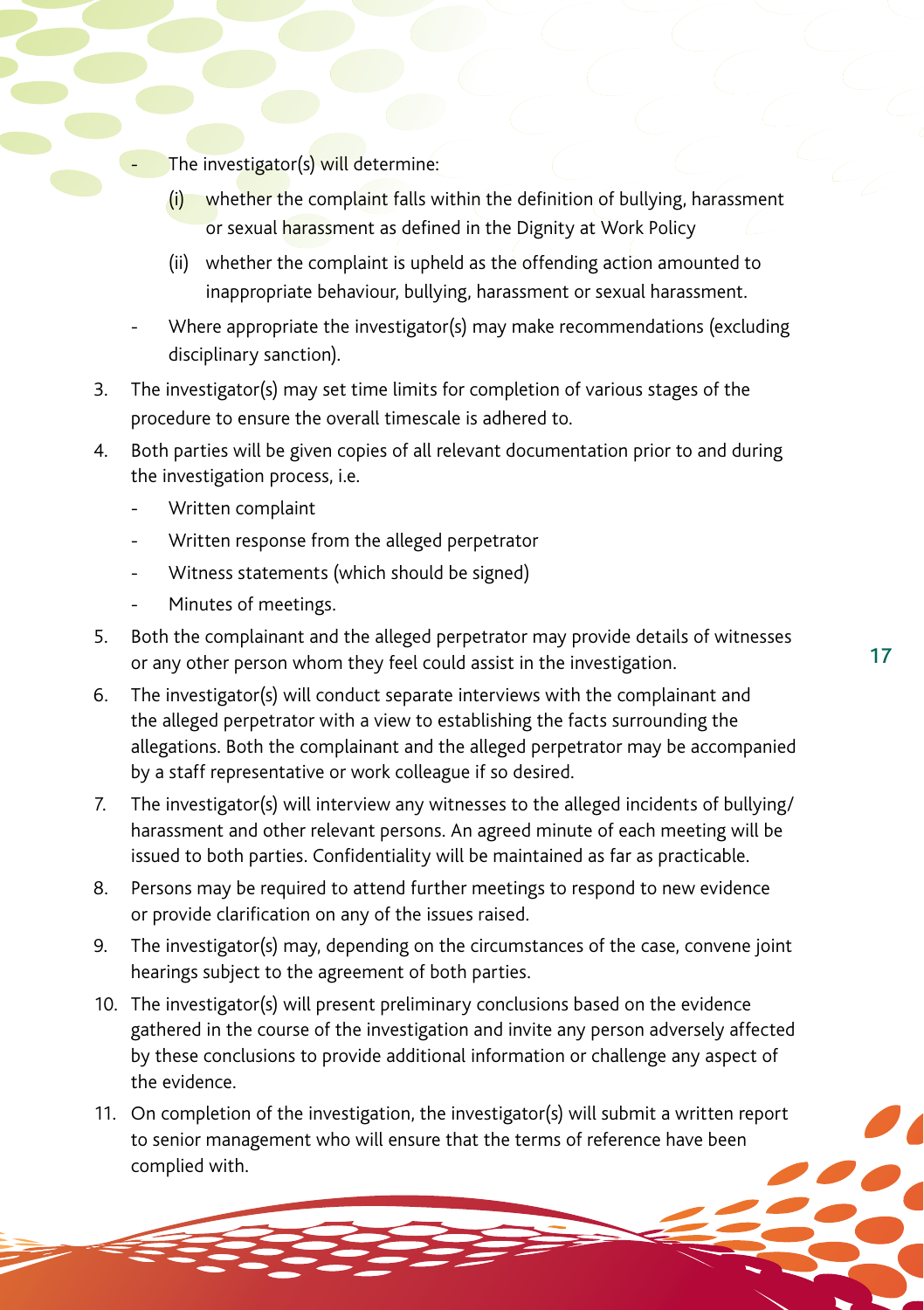12. Both the complainant and the person(s) against whom the complaint is made will be given a copy of the investigation report and will be advised *in writing* that they may submit any comments on the report within two weeks.

### Outcome of the Investigation

- $\blacksquare$  If the complaint is upheld, appropriate action will be taken e.g. progression through the disciplinary procedure, counselling and/or mediation. Management will monitor the workplace to ensure that there is no recurrence.
- <sup>n</sup> Where a complaint is not upheld, no action will be made against the complainant provided that the complaint was made in good faith.
- $\blacksquare$  In the interests of all employees any malicious or vexatious complaints will be treated very seriously and may lead to disciplinary action against the complainant.
- Victimisation or retaliation against a complainant, witness or any other party will constitute a serious disciplinary offence.

### Non-Employees

Where complaints against non-employees are the subject of a formal investigation the alleged perpetrator will be expected to co-operate fully with the process and will be afforded fair procedures and an opportunity to respond fully to the complaint. If the complaint is upheld, appropriate sanctions will apply which may include:

- $\blacksquare$  Exclusion of the individual from the premises
- Suspension or termination of service or other contract.

#### Statutory Redress

This policy is designed to support employees in the resolution of complaints of bullying/ harassment. However, it does not prevent employees from exercising their statutory entitlements under the Industrial Relations Acts, 1946 to 2004 or the Employment Equality Acts 1998 to 2008. Complaints under the Employment Equality Act must be brought within 6 months of the last act of discrimination.

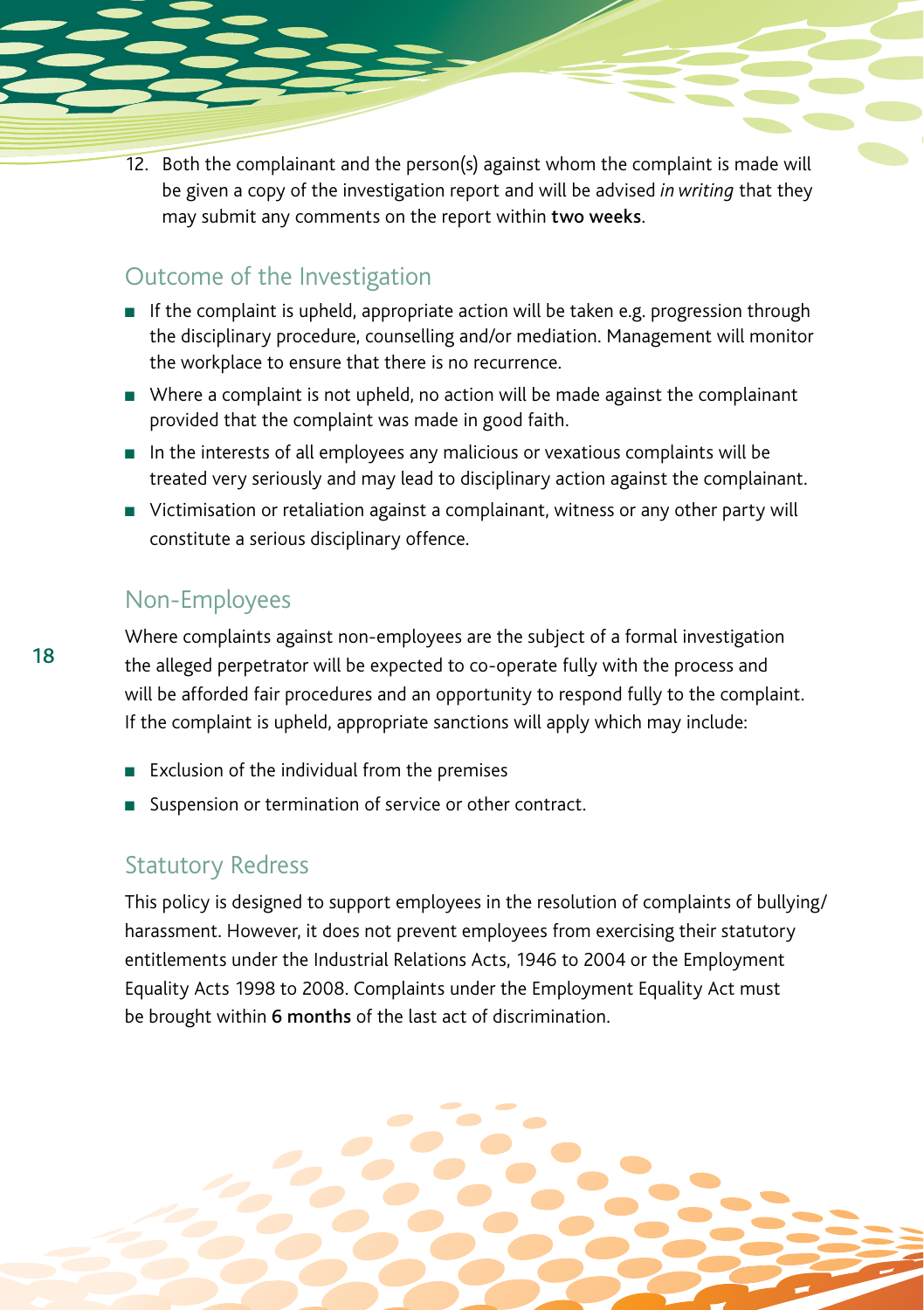### Appendix I – Role of the Support Contact Person

The role of the Support Contact Person is to provide information and emotional support in a confidential, non-judgmental and off-the-record discussion(s) to any employee who feels that s/he is being subjected to bullying or harassment or against whom a complaint of bullying or harassment has been made.

The Contact Person only offers emotional support and advice for issues relating to workplace bullying or harassment. The role does not extend to any other forms of workplace grievances or personal problems.

The Contact Person may not act as an advocate or representative on behalf of the person s/he is supporting nor can s/he direct the person as to the best course of action to take.

The aim of the Contact Person is to help the employee to clarify what s/he is experiencing and to empower the employee to decide what course of action, if any, s/he may wish to take.

A Contact Person may not approach the alleged perpetrator/complainant on behalf of the person s/he is supporting.

The Contact Person may offer support to an employee who feels that s/he is being subjected to bullying/harassment or against whom the complaint of bullying/ harassment has been made but not both. If a Contact Person is approached by both parties, s/he should support the first person who requests support and refer the second person to another Contact Person.

The Contact Person will treat these discussions as completely confidential and will not be requested to disclose information to a third party. However, where the Contact Person believes that there is a potential risk to an employee, s/he may contact the HR department so that appropriate professional assistance can be sought.

Prior to taking up the role of Contact Person, the person's line manager will be made aware of what the role entails to ensure that s/he is fully supportive and facilitates time off for meetings.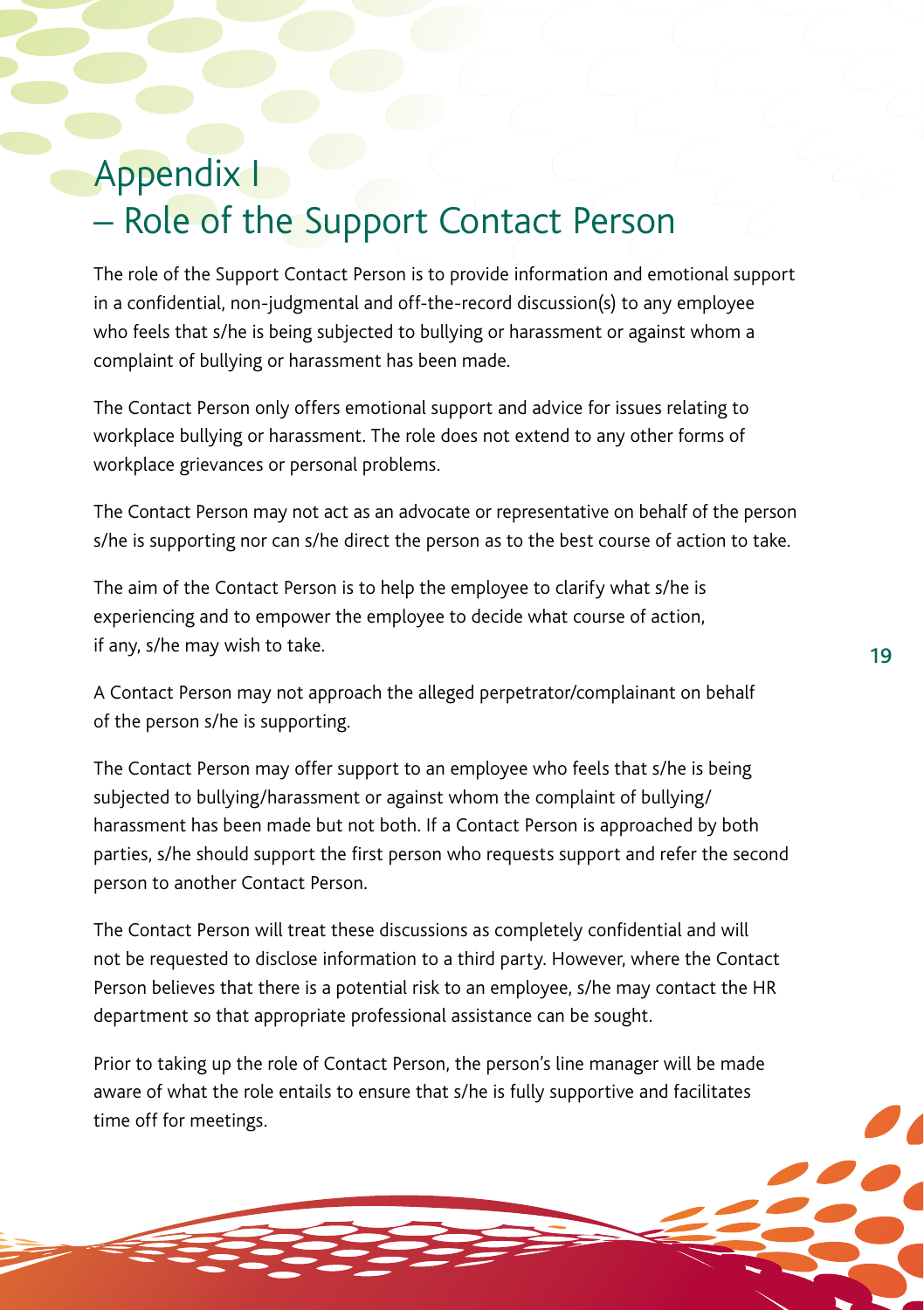Meetings between the Contact Person and the employee seeking support should normally take place during normal working hours when the Contact Person is rostered for duty. The Contact Person should notify his/her line manager in advance to ensure cover during his/her absence.

Meetings should take place in a suitable room where privacy can be assured. Where it is not practicable to meet on the work premises, an alternative suitable venue may be used. Under no circumstances should meetings be held where alcohol is served.

The Contact Person will not retain any notes or records of these discussions.

Meetings should generally last no longer than 45 minutes to an hour and no more than 3 to 4 meetings with any one individual should ever be needed. More than this number could mean that the Contact Person is being drawn into a counselling relationship.

No home or personal mobile phone numbers should be exchanged with the person seeking support.

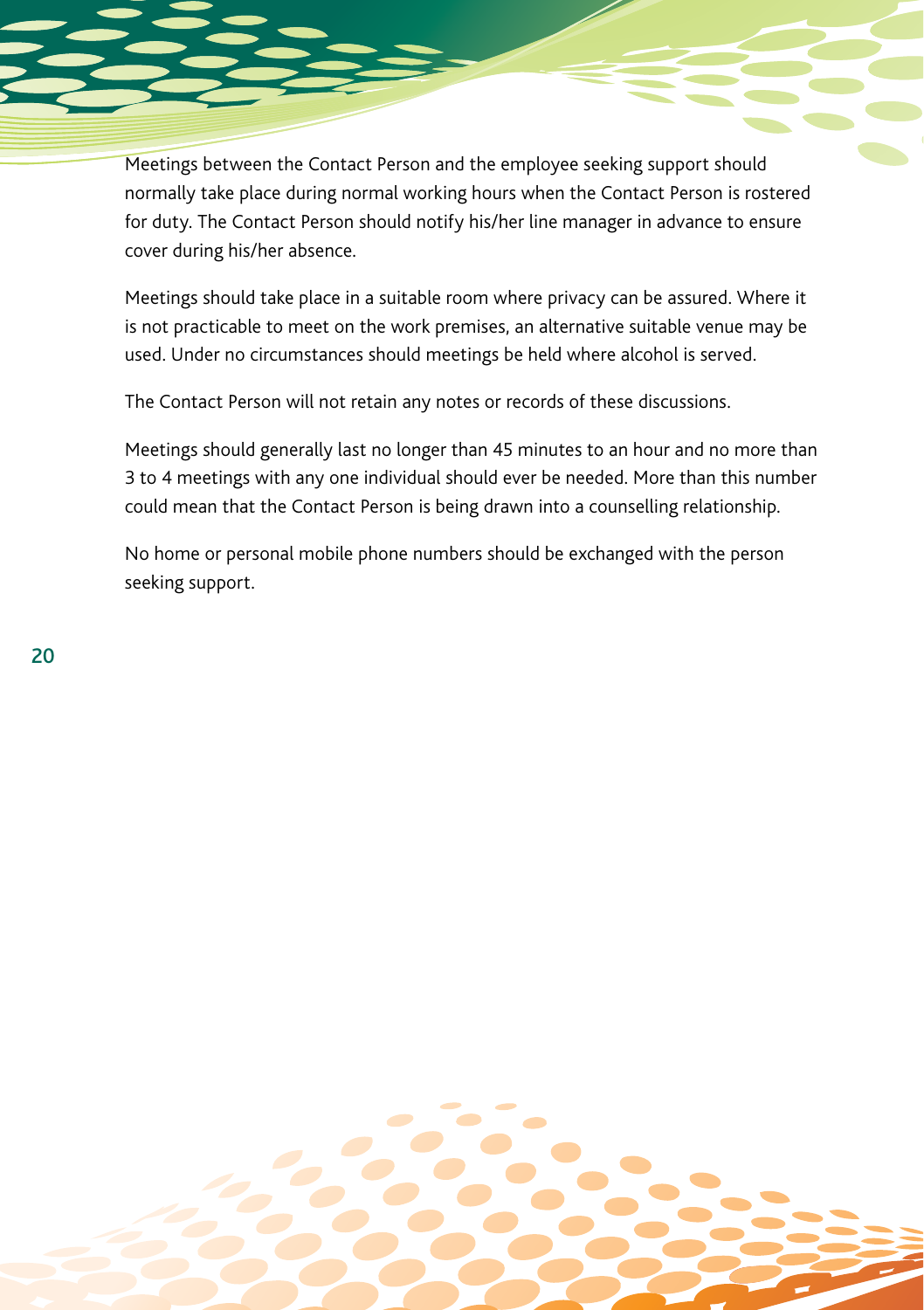# Appendix 2 – Role of the Supervisor and Manager

Supervisors and managers have a key role to play in the resolution of complaints of bullying and harassment. If an employee raises a complaint of bullying/harassment, the supervisor/ manager must treat the complaint seriously and with sensitivity. The manager should establish the precise nature of the offending behaviour and the context in which it occurred. In some cases the employee may wish to discuss the complaint on a strictly confidential basis without any immediate intervention on the part of the manager. In these circumstances the manager should be vigilant and intervene if s/he observes any inappropriate behaviour.

If the employee requests the manager to approach the alleged perpetrator on his or behalf, the manager should undertake to speak with the person concerned as soon as possible. Where appropriate the manager should attempt to resolve the matter in an informal low-key and non-confrontational manner by making the alleged perpetrator aware of the effects of his/her behaviour and the possible consequences. The manager should avoid labelling the person as a bully/harasser but should impress upon the person concerned that his/her behaviour is causing distress to the employee and outline the possible repercussions of engaging in this behaviour. The manager may facilitate a meeting between the parties to reach an accommodation.

Where this does not bring about a satisfactory outcome, the manager may request the intervention of a manager at a more senior level who will make every effort to resolve the matter between the parties.

The manager should keep records of all complaints, the action taken to resolve these complaints and the outcomes. In order to ensure confidentiality, these records should be retained in a separate file from the employee's main personnel file.

The manager should continue to monitor the situation to ensure that there is no recurrence of the behaviour or victimisation of the complainant e.g. hostile treatment from colleagues.